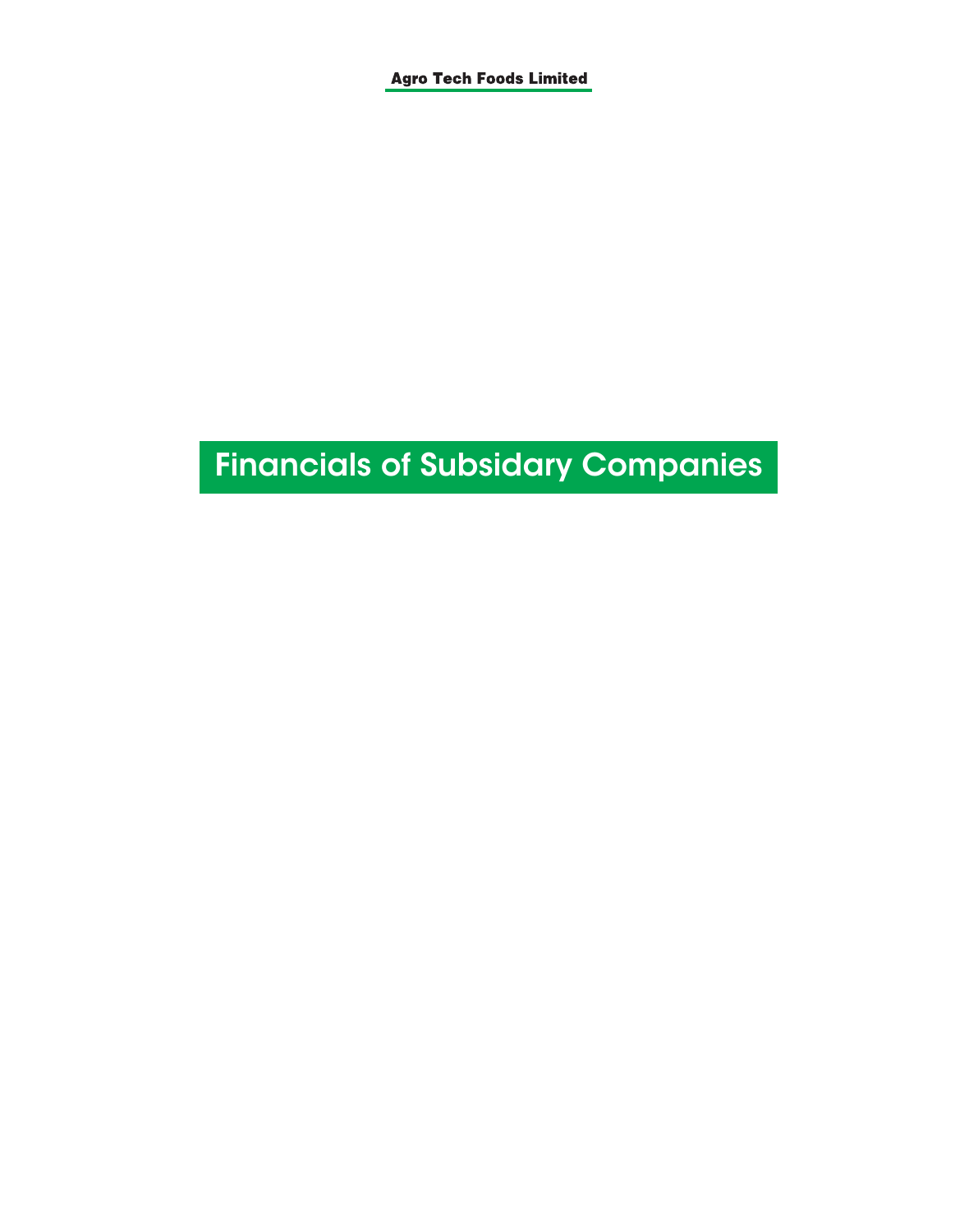# Sundrop Foods India Private Limited

(formerly Sundrop Foods India Limited)

### DIRECTORS' REPORT TO THE MEMBERS

The Directors are pleased to present the Twenty Fourth Annual Report for the financial year ended 31st March, 2014 together with the Balance Sheet and the Statement of Profit and Loss.

### **OPERATIONS**

During the year under review, the Company has been converted from Sundrop Foods India Limited to Sundrop Foods India Private Limited. The Company is continuing its distributor expansion activities for its holding Company, Agro Tech Foods Limited. This is being done by employing people who will support in expanding the distribution network of the Company. The operating results are as under.

| <b>Particulars</b>                        | 2013-14<br>₹ | 2012-13     |
|-------------------------------------------|--------------|-------------|
| Profit Before Tax                         | 3,945,426    | 4.848.261   |
| Income Tax                                | 1,322,572    | 1,498,193   |
| Profit After Tax                          | 2,622,854    | 3,350,068   |
| Loss brought forward                      | (101, 115)   | (3,451,183) |
| Profit/(Loss) available for Appropriation |              |             |
| and carried forward                       | 2,521,739    | (101, 115)  |

### DIRECTORS

Pursuant to Section 152(5) of the Companies Act, 2013 Mr. N. Narasimha Rao retires at the Twenty Fourth Annual General Meeting and being eligible offers himself for re-appointment.

### DIRECTORS' RESPONSIBILITY STATEMENT

As per the provision of Section 217 (2AA) of the Companies Act, 1956, the Directors state:

- i) That in the preparation of the annual accounts for the year ended 31st March, 2014, the applicable accounting standards have been followed and that no material departures have been made from the same.
- ii) They have selected such accounting policies and applied them consistently and made judgements and estimates that are reasonable

and prudent so as to give a true and fair view of the state of affairs of the Company at the end of the financial year ended 31st March, 2014, and at the profit of the Company for that period.

- iii) They have taken proper and sufficient care for the maintenance of adequate accounting records in accordance with the provisions of this Act for safeguarding the assets of the Company and for preventing and detecting fraud and other irregularities.
- iv) They have prepared the annual accounts for the year ended 31<sup>st</sup> March, 2014, on a going concern basis.

### AUDITORS

M/s. BSR & Associates LLP, Chartered Accountants, are recommended for appointment as the Statutory Auditors of the Company to hold office from the conclusion of the 24th Annual General Meeting to the conclusion of the 29th Annual General Meeting, in place of M/s. B S R and Co., retiring auditors who did not wish to be reappointed. The Company has received a certificate from M/s. B S R & Affiliates LLP to the effect that their appointment, if made, would be within the limits prescribed under Section 139 of the Companies Act, 2013 and Companies (Audit and Audit Rules), 2014.

### COMPANIES (DISCLOSURE OF PARTICULARS IN THE REPORT OF BOARD OF DIRECTORS) RULES, 1998

The Company had no activities relating to the Conservation of Energy, Technology Absorption and did not have any foreign exchange earnings or outflow during the year under review.

### PARTICULARS OF EMPLOYEES

The Company had no employee covered by Sub Section (2A) of Section 217 of the Companies Act, 1956 read with Companies (Particulars of Employees) Amendment Rules, 2011. At the end of FY'14 the number of sales staff on the rolls of the Company were 115.

### ACKNOWLEDGEMENT

Your Directors wish to place on record their appreciation for the contribution and support received from various agencies during the year.

On behalf of the Board

Dr. Pradip Ghosh Chaudhuri N. Narasimha Rao Director Director

Date: 21st April, 2014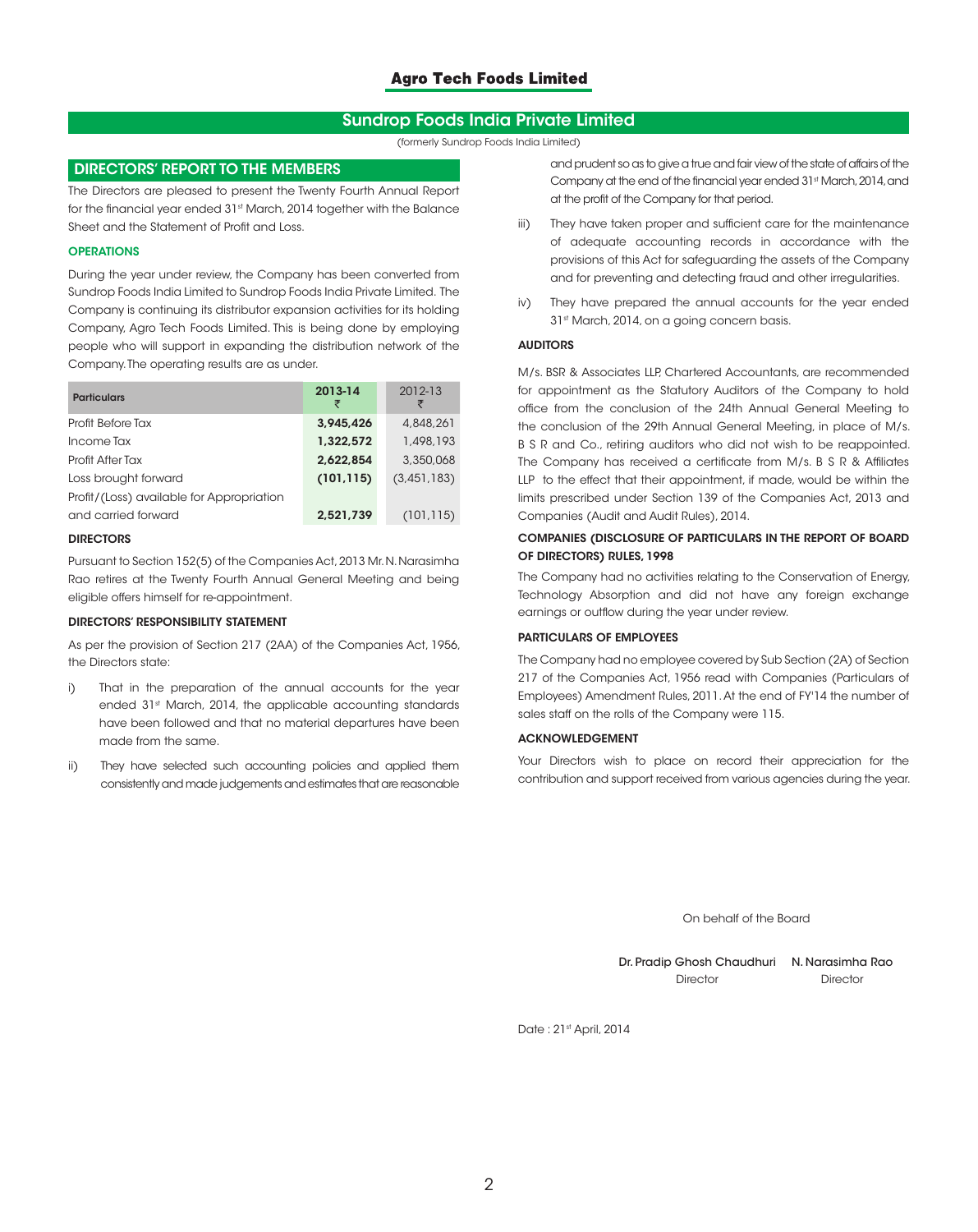# Sundrop Foods India Private Limited

(formerly Sundrop Foods India Limited)

# INDEPENDENT AUDITOR'S REPORT TO THE MEMBERS OF SUNDROP FOODS INDIA PRIVATE LIMITED

### Report on the Financial Statements

We have audited the accompanying financial statements of Sundrop<br>Foods India Private Limited (the Company), which comprise the Balance<br>Sheet as at 31 March 2014, the Statement of Profit and Loss and the Cash<br>Flow Statement to as the 'financial statements').

# Management's Responsibility for the Financial Statements

Management is responsible for the preparation of these financial statements<br>that give a true and fair view of the financial position, financial performance<br>and cash flows of the Company in accordance with the Accounting<br>St presentation of the financial statements that give a true and fair view and are free from material misstatement, whether due to fraud or error.

#### Auditor's Responsibility

Our responsibility is to express an opinion on these financial statements<br>based on our audit. We conducted our audit in accordance with the<br>Standards on Auditing issued by the Institute of Chartered Accountants of<br>India. T whether the financial statements are free from material misstatement.

An audit involves performing procedures to obtain audit evidence about the amounts and disclosures in the financial statements. The procedures selected depend on the auditor's judgment, including the assessment of<br>the risks of material misstatement of the financial statements, whether due<br>to fraud or error. In making those risk assessments, the auditor considers<br> opinion on the effectiveness of the entity's internal control. An audit also<br>includes evaluating the appropriateness of accounting policies used and<br>the reasonableness of the accounting estimates made by Management,<br>as wel

We believe that the audit evidence we have obtained is sufficient and appropriate to provide a basis for our audit opinion.

### Opinion

In our opinion and to the best of our information and according to the explanations given to us, the financial statements give the information required by the Act in the manner so required and give a true and fair view in conformity with the accounting principles generally accepted in India:

- (a) in the case of the Balance Sheet, of the state of affairs of the Company as at 31 March 2014;
- (b) in the case of the Statement of Profit and Loss, of the profit for the year ended on that date; and
- (c) in the case of the Cash Flow Statement, of the cash flows for the year ended on that date.

#### Report on Other Legal and Regulatory Requirements

1. As required by the Companies (Auditor's Report) Order, 2003 ("the Order"), as amended, issued by the Central Government of India in terms<br>of sub-section (4A) of Section 227 of the Act, we give in the Annexure a<br>statemen

2. As required by Section 227(3) of the Act, we report that:

- a) we have obtained all the information and explanations which to the best of our knowledge and belief were necessary for the purpose of our audit;
- b) in our opinion proper books of account as required by law have been kept by the Company so far as appears from our examination of those books;
- c) the Balance Sheet, the Statement of Profit and Loss, and the Cash Flow Statement dealt with by this Report are in agreement with the books of account;
- in our opinion, the Balance Sheet, the Statement of Profit and Loss, and the Cash Flow Statement comply with the Accounting Standards referred to in subsection (3C) of Section 211 of the Act, to the extent applicable; and
- e) on the basis of written representations received from the directors as on 31 March 2014, and taken on record by the Board of Directors, none of the directors is disqualified as on 31 March 2014, from being appointed as a director in terms of clause (g) of sub-section (1) of Section 274 of the Act.

For B S R and Co Chartered Accountants Firm's Registration No. 128510W

Vijay Mathur Place : Mumbai Partner Membership No. 046476

#### ANNEXURE TO THE INDEPENDENT AUDITOR'S REPORT

The Annexure referred to in the Independent Auditors' Report to the Members of Sundrop Foods India Private Limited ("the Company") for the year ended 31 March 2014. We report that:

- (i) The Company has neither granted nor taken any loans, secured or unsecured, to or from companies, firms or other parties covered in the register maintained under Section 301 of the Companies Act, 1956.
- (ii) In our opinion and according to the information and explanations given to us, and<br>having regard to the explanation that purchases of certain services provided are<br>for the specialized requirements of the buyer for whic do not exist for obtaining comparable quotations, there is an adequate internal control system commensurate with the size of the Company and the nature of its business with regard to rendering of services. The activities of the Company do<br>not include sales of goods, purchase of inventory and fixed assets. We have not<br>observed any major weakness in the internal control system dur the audit.
- (iii) In our opinion, and according to the information and explanations given to us,<br>there are no contracts and arrangements the particulars of which need to be<br>entered into the register maintained under section 301 of the 1956.
- (iv) The Company has not accepted any deposits from the public.
- (v) In our opinion, the Company has an internal audit system commensurate with the size and nature of its business.
- (vi) The Central Government of India has not prescribed the maintenance of cost records under Section 209(1)(d) of the Companies Act, 1956, for any services rendered by the Company.
- (vii) According to the information and explanations given to us and on the basis of our examination of the records of the Company, amounts deducted/accrued in the books of account in respect of undisputed statutory dues including Provident<br>fund, Employees' state insurance, Income-tax, Service tax and other material statutory dues have generally been regularly deposited with the appropriate authorities though there has been a slight delay in few cases. As explained to us, the Company did not have any dues on account of sales-tax, wealth tax, customs duty, excise duty and investor education and protection fund.

According to the information and explanations given to us, no undisputed<br>amounts payable in respect of Provident Fund, Employees' State Insurance,<br>Income-tax,Sales tax,Wealth tax,Service tax,Customs duty,Excise duty and ot than six months from the date they became payable.

- viii) According to the information and explanations given to us, there are no dues)<br>of Income-tax, Sales tax, Wealth tax, Service tax, Customs duty and Excise duty<br>which have not been deposited with the appropriate authori any dispute.
- (ix) The Company does not have any accumulated losses at the end of the financial year and has not incurred cash losses in the financial year and in the immediately preceding financial year.
- (x) In our opinion and according to the information and explanations given to us, the Company did not have any dues outstanding to any financial institution, banks or debenture holders during the year.
- (xi) The Company has not granted any loans and advances on the basis of security by way of pledge of shares, debentures and other securities.
- (xii) In our opinion and according to the information and explanations given to us, the Company is not a chit fund or a nidhi/ mutual benefit fund/ society.
- (xiii) According to the information and explanations given to us, the Company is not dealing or trading in shares, securities, debentures and other investments.
- (xiv)According to the information and explanations given to us, the Company has not given any guarantee for loans taken by others from banks or financial institutions.
- (xv) The Company did not have any term loans outstanding during the year.
- (xvi)According to the information and explanations given to us and on an overall examination of the Balance Sheet of the Company, we are of the opinion that the funds raised on short-term basis have not been used for long-term investment.
- (xvii)The Company has not made any preferential allotment of shares to companies/ firms/parties covered in the register maintained under Section 301 of the Companies Act, 1956.

(xviii)The Company did not have any outstanding debentures during the year. (xix)The Company has not raised any money by public issues.

- (xx)According to the information and explanations given to us, no fraud on or by the Company has been noticed or reported during the course of our audit.
- (xxi)The other clause (i) and (ii) of paragraph 4 of the Companies (Auditor's Report)<br>Order 2003, as amended by the Companies (Auditors Report) (Amendment)<br>Order, 2004, is not applicable in the case of the Company for the since in our opinion there is no matter which arises to be reported in the aforesaid order.

For B S R and Co Chartered Accountants Firm's Registration No. 128510W

Place : Mumbai<br>Date : 21 April 2014

**Vijay Mathur**<br>Partner Membership No. 046476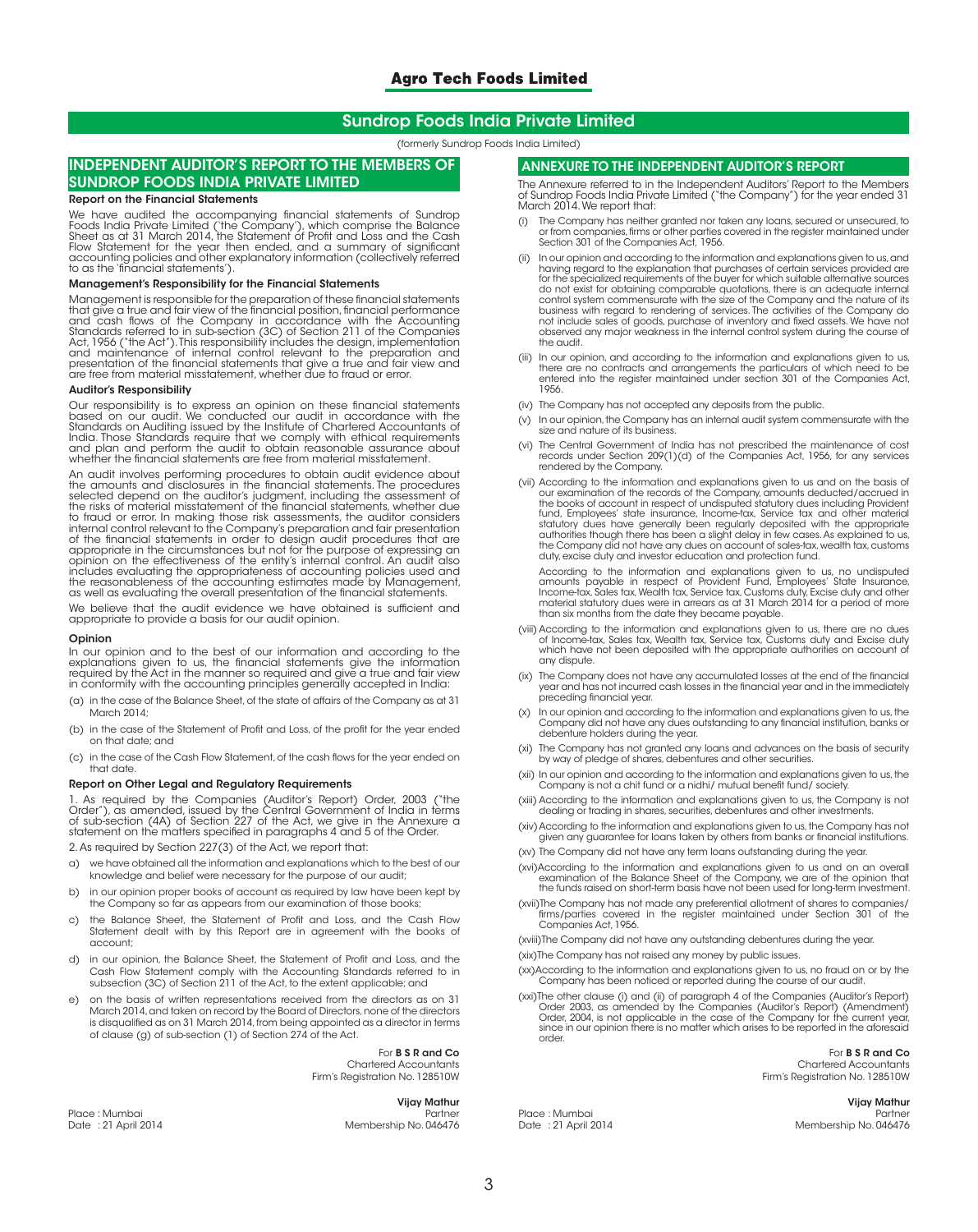# Sundrop Foods India Private Limited

(formerly Sundrop Foods India Limited) (all amounts in Indian Rupees, except share data and otherwise stated)

| <b>BALANCE SHEET AS AT 31 MARCH 2014</b> |                |                        |                        |
|------------------------------------------|----------------|------------------------|------------------------|
| <b>Particulars</b>                       | Note No.       | As at<br>31 March 2014 | As at<br>31 March 2013 |
| <b>EQUITY AND LIABILITIES</b>            |                |                        |                        |
| <b>Shareholders' Funds</b>               |                |                        |                        |
| Share capital                            | 2.1            | 20,000,000             | 20,000,000             |
| Reserves and surplus                     | 2.2            | 2,521,739              | (101, 115)             |
| <b>Non-current liabilities</b>           |                |                        |                        |
| Long-term provisions                     | 2.3            | 914.616                | 1,439,697              |
| <b>Current liabilities</b>               |                |                        |                        |
| Trade payables                           | 2.4            | 929,348                | 2.069.854              |
| Other current liabilites                 | 2.5            | 3,053,821              | 2.987.342              |
| Short-term provisions                    | 2.6            | 107,199                | 208,116                |
|                                          |                | 27,526,723             | 26,603,894             |
| <b>ASSETS</b>                            |                |                        |                        |
| <b>Non-current assets</b>                |                |                        |                        |
| Long-term loans and advances             | 2.7            | 534,401                |                        |
| Deferred tax asset                       | 2.19           | 315,742                | 493,741                |
| <b>Current assets</b>                    |                |                        |                        |
| Trade receivables                        | 2.8            | 22,078,222             | 21,350,364             |
| Cash and cash equivalents                | 2.9            | 1,520,107              | 1,841,030              |
| Short-term loans and advances            | 2.10           | 3,078,251              | 2,918,759              |
|                                          |                | 27,526,723             | 26,603,894             |
| <b>Significant accounting policies</b>   | 1              |                        |                        |
| Notes to accounts                        | $\overline{2}$ |                        |                        |

| STATEMENT OF PROFIT AND LOSS FOR THE YEAR ENDED 31 MARCH 2014 |                     |                                     |                                     |
|---------------------------------------------------------------|---------------------|-------------------------------------|-------------------------------------|
| <b>Particulars</b>                                            | Note No.            | For the year ended<br>31 March 2014 | For the year ended<br>31 March 2013 |
| <b>Revenue from operations</b>                                |                     |                                     |                                     |
| Sale of services                                              | 2.11                | 54,510,625                          | 64,056,422                          |
| Other income                                                  | 2.12                | 71,550                              |                                     |
|                                                               |                     | 54,582,175                          | 64,056,422                          |
| <b>Expenses</b>                                               |                     |                                     |                                     |
| Employee benefits expense                                     | 2.13                | 34,252,924                          | 40,385,746                          |
| Other expenses                                                | 2.14                | 16,383,825                          | 18,822,415                          |
|                                                               |                     | 50,636,749                          | 59,208,161                          |
| Profit before tax                                             |                     | 3,945,426                           | 4,848,261                           |
| Tax expense                                                   | 2.15                | 1,322,572                           | 1,498,193                           |
| <b>Profit after tax</b>                                       |                     | 2,622,854                           | 3,350,068                           |
| <b>Earnings per share</b><br>Basic and diluted - Par value    | 2.16                | 1.31                                | 1.68                                |
| ₹10 per share                                                 |                     |                                     |                                     |
| <b>Significant accounting policies</b><br>Notes to accounts   | ı<br>$\overline{2}$ |                                     |                                     |

The notes referred to above form an integral part of statement of profit and loss.

The notes referred to above form an integral part of the balance sheet.

As per our report of enven date attached

| for <b>B S R and Co</b><br><b>Chartered Accountants</b><br>Firm's Registration No. 128510W | for Sundrop Foods India Private Limited |                |
|--------------------------------------------------------------------------------------------|-----------------------------------------|----------------|
| <b>Vijay Mathur</b>                                                                        | Dr. Pradip Ghosh Chaudhuri              | N Narsimha Rao |
| Partner                                                                                    | Director                                | Director       |

Place : Mumbai Place : Gurgaon Date : 21 April 2014 Date : 21 April 2014

Membership No. 046476

As per our report of enven date attached

for **B S R and Co** for Sundrop Foods India Private Limited Chartered Accountants Firm's Registration No. 128510W

Vijay Mathur **Dr. Pradip Ghosh Chaudhuri** N Narsimha Rao Partner **Director** Director Partner Director Director Membership No. 046476

Place : Mumbai Place : Gurgaon Date : 21 April 2014 Date : 21 April 2014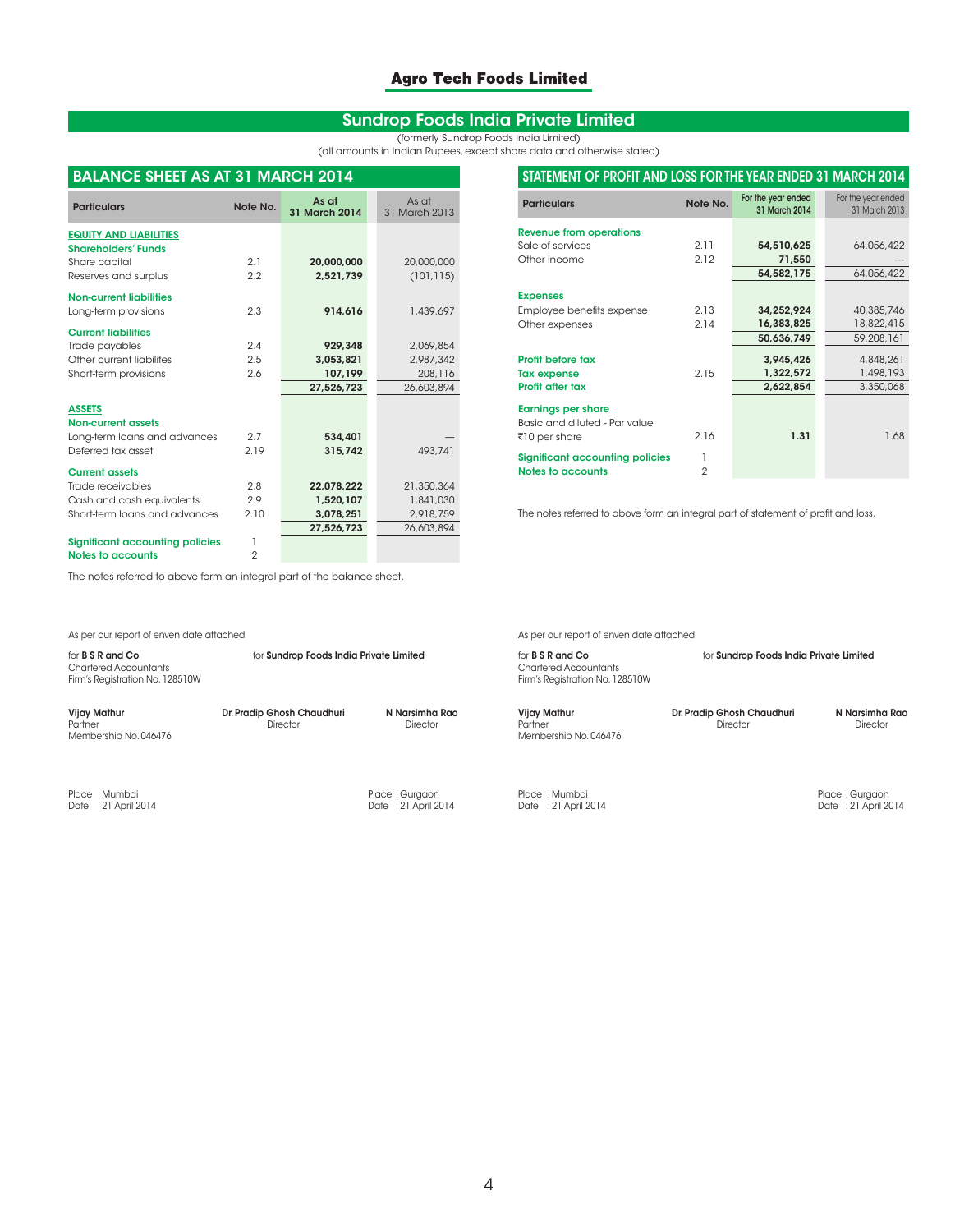### Sundrop Foods India Private Limited

(formerly Sundrop Foods India Limited)

(all amounts in Indian Rupees, except share data and otherwise stated)

### 1. STATEMENT ON SIGNIFICANT ACCOUNTING POLICIES

#### **IS OF PREPARATION OF ACCOUNTS**

The financial statements of Sundrop Foods India Private Limited have been prepared and presented in accordance with Indian Generally Accepted Accounting Principles (GAAP) under the historical cost convention on the accrual basis. GAAP comprises accounting standards notified by the Central Government of India under Section 211 (3C) of the Companies Act, 1956, read with the General Circular 15/2013 dated September 2013 of the Ministry of Corporate Affairs in respect of Section 133 of the Companies Act, 2013, other pronouncements of Institute of Chartered Accountants of India and the relevant provisions of Companies Act, 1956.

#### USE OF ESTIMATES

The preparation of financial statements in conformity with Generally Accepted Accounting Principles (GAAP) requires Management to make estimates and assumptions that affect the reported amounts of assets and liabilities and the disclosure of contingent liabilities on the date of the financial statements. Actual results could differ from those estimates. Any revision to accounting estimates is recognised prospectively in current and future periods.

### CURRENT AND NON-CURRENT CLASSIFICATION

All assets and liabilities are classified into current and non-current.

#### Assets

An asset is classified as current when it satisfies any of the following criteria:

- a. it is expected to be realised in, or is intended for sale or consumption in the Company's normal operating cycle;
- b. it is held primarily for the purpose of being traded;
- c. it is expected to be realised within 12 months after the reporting date; or
- d. it is cash or cash equivalent unless it is restricted from being exchanged or used to settle a liability for at least 12 months after the reporting date.

Apart from the above, current assets also include the current portion of non-current financial assets. All other assets are classified as non-current.

#### Liabilities

- A liability is classified as current when it satisfies any of the following criteria:
- a. it is expected to be settled in the Company's normal operating cycle;
- b. it is held primarily for the purpose of being traded;
- c. it is due to be settled within 12 months after the reporting date; or
- d. the Company does not have an unconditional right to defer settlement of the liability for at least 12 months after the reporting date. Terms of a liability that could, at the option of the counter party, result in its settlement by the issue of equity instruments do not affect its classification.

Apart from the above, current liabilities also include current portion of non-current financial liabilities. All other liabilities are classified as non-current.

#### Operating cycle

Operating cycle is the time between the acquisition of assets for processing and their realisation in cash or cash equivalents.

#### REVENUE RECOGNITION

Revenue is recognised on accrual basis as and when services are rendered and billed to the customer in accordance with the terms of the contract (the parent company).

#### EARNINGS PER SHARE

Basic earnings per share ("EPS") is computed by dividing the net profit after tax for the year attributable to equity shareholders by the weighted average number of equity shares outstanding during the year. For the purpose of calculating diluted earnings per share, net profit after tax for the year and the weighted average number of shares outstanding during the year are adjusted for the effects of all dilutive potential equity shares. Dilutive potential equity shares are deemed converted as of the beginning of the year, unless they have been issued at a later date.

#### EMPLOYEE BENEFITS

Gratuity which is defined benefit plan, is accrued based on an actuarial valuation using the projected unit credit method at the Balance Sheet date.

The Company's contribution payable to the recognised provident fund, which is defined contribution scheme, is charged to the Statement of Profit and Loss.

The employees can carry-forward a portion of the unutilised accrued compensated absences and utilise it in future service periods or receive cash compensation on termination of employment. Since the compensated absences do not fall due wholly within twelve months after the end of the period in which the employees render the related service and are also not expected to be utilized wholly within twelve months after the end of such period, the benefit is classified as a long-term employee benefit. The Company records an obligation for such compensated absences in the period in which the employee renders the services that increase this entitlement. The obligation is measured on the basis of independent actuarial valuation using the projected unit credit method.

All actuarial gains and losses arising during the year are recognised in the Statement of Profit and Loss of the year.

#### INCOME TAX EXPENSE

Income tax expense comprises current tax and deferred tax charge or credit.

#### *Current tax*

The current charge for income taxes is calculated in accordance with the relevant tax regulations applicable to the Company.

#### *Deferred tax*

Deferred tax charge or credit reflects the tax effects of timing differences between accounting income and taxable income for the period. The deferred tax charge or credit and the corresponding deferred tax liabilities or assets are recognised using the tax rates that have been enacted or substantially enacted by the Balance Sheet date. Deferred tax assets are recognised only to the extent there is reasonable certainty that the assets can be realised in future; however, where there is unabsorbed depreciation or carry forward of losses, deferred tax assets are recognised only if there is a virtual certainty of realisation of such assets. Deferred tax assets are reviewed at each Balance Sheet date and are written-down or written-up to reflect the amount that is reasonably/virtually certain (as the case may be) to be realised.

The break-up of the major components of the deferred tax assets and liabilities as at Balance Sheet date has been arrived at after setting off deferred tax assets and liabilities where the Company has a legally enforceable right to set-off assets against liabilities and where such assets and liabilities relate to taxes on income levied by the same governing taxation laws.

#### PROVISIONS AND CONTINGENT LIABILITIES

The Company creates a provision when there is a present obligation as a result of a past event that probably requires an outflow of resources and a reliable estimate can be made of the amount of the obligation. A disclosure for a contingent liability is made when there is a possible obligation or a present obligation that may, but probably will not, require an outflow of resources. Where there is possible obligation or a present obligation in respect of which the likelihood of outflow of resources is remote, no provision or disclosure is made.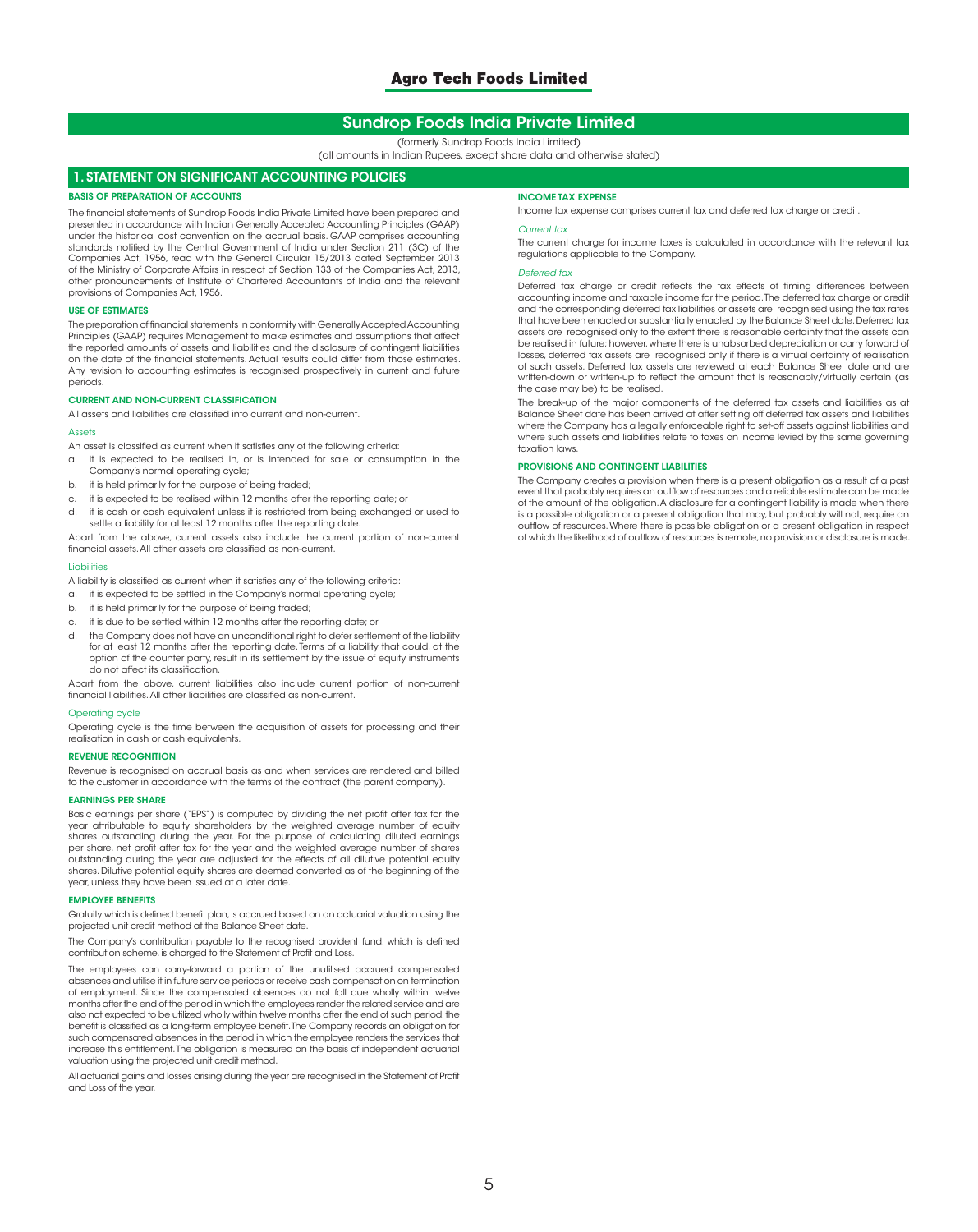### Sundrop Foods India Private Limited

(formerly Sundrop Foods India Limited)

### (all amounts in Indian Rupees, except share data and otherwise stated)

### 2. Notes to accounts

| <b>Particulars</b>                    | As at<br>31 March 2014 | As at<br>31 March 2013 |
|---------------------------------------|------------------------|------------------------|
| 2.1 : Share capital                   |                        |                        |
| Authorised:                           |                        |                        |
| <b>Equity shares</b>                  |                        |                        |
| 2,000,000 (previous year: 2,000,000), |                        |                        |
| ₹10 each par value                    | 20,000,000             | 20,000,000             |
|                                       | 20,000,000             | 20,000,000             |
| Issued :                              |                        |                        |
| <b>Equity shares</b>                  |                        |                        |
| 2,000,000 (previous year: 2,000,000), |                        |                        |
| ₹10 each par value                    | 20,000,000             | 20,000,000             |
|                                       | 20,000,000             | 20,000,000             |
| Subscribed and fully paid-up:         |                        |                        |
| <b>Equity shares</b>                  |                        |                        |
| 2,000,000 (previous year: 2,000,000), |                        |                        |
| ₹10 each fully paid up                | 20,000,000             | 20,000,000             |
|                                       | 20,000,000             | 20,000,000             |

### a. Rights, preferences and restrictions attached to equity shares

The Company has a single class of equity shares. Accordingly, all equity shares rank equally with regard to dividends and share in the Company's residual assets. The equity shares are entitled to receive dividend as declared from time to time. The voting rights of an equity shareholder on a poll (not on show of hands) are in proportion to its share of the paid-up equity capital of the Company. Voting rights cannot be exercised in respect of shares on which any call or other sums presently payable have not been paid. Failure to pay any amount called up on shares may lead to forfeiture of the shares. On winding up of the Company, the holders of equity shares will be entitled to receive the residual assets of the company, remaining after distribution of all preferential amounts in proportion to the number of equity shares held.

# b. The reconciliation of the number of equity shares outstanding is set out below

| <b>Particulars</b>                                 | As at 31 March 2014        |                |                            | As at 31 March 2013 |
|----------------------------------------------------|----------------------------|----------------|----------------------------|---------------------|
|                                                    | Number of<br><b>Shares</b> | Amount in<br>₹ | Number of<br><b>Shares</b> | Amount in           |
| Shares outstanding at the<br>beginning of the year | 2,000,000                  | 20,000,000     | 2,000,000                  | 20,000,000          |
| Shares issued during the<br>year                   |                            |                |                            |                     |
| Shares bought back<br>during the year              |                            |                |                            |                     |
| Shares outstanding at the<br>end of the year       | 2,000,000                  | 20,000,000     | 2,000,000                  | 20,000,000          |

### c. The details of shareholder holding more than 5% equity shares is set out below:

| Name of shareholder                                  | As at 31 March 2014      |                   |                          | As at 31 March 2013 |
|------------------------------------------------------|--------------------------|-------------------|--------------------------|---------------------|
|                                                      | Number of<br>shares held | $%$ of<br>Holdina | Number of<br>shares held | $%$ of<br>Holdina   |
| Agro Tech Foods Limited<br>(along with its nominees) | 2,000,000                | 100               | 2.000.000                | 100                 |

d. Agro Tech Foods Limited is the holding company and ConAgra Foods Inc. is the ultimate holding company.

| <b>Particulars</b>                                                                                          | As at<br>31 March 2014               | As at<br>31 March 2013                 |
|-------------------------------------------------------------------------------------------------------------|--------------------------------------|----------------------------------------|
| 2.2 : Reserves and surplus<br>Surplus/(loss) balance in the statement of profit and loss<br>Opening balance |                                      |                                        |
| Add: Profit for the year<br>Closing balance                                                                 | (101, 115)<br>2,622,854<br>2,521,739 | (3,451,183)<br>3.350.068<br>(101, 115) |
| 2.3 : Long-term provisions<br>Provision for employee benefits                                               |                                      |                                        |
| Gratuity<br>Leave encashment                                                                                | 337,107<br>577,509                   | 440.899<br>998.798                     |
|                                                                                                             | 914.616                              | 1.439.697                              |

| <b>Particulars</b>                                   | As at         | As at         |
|------------------------------------------------------|---------------|---------------|
|                                                      | 31 March 2014 | 31 March 2013 |
| 2.4 : Trade payables                                 |               |               |
| Due to micro and small enterprises (refer note 2.20) |               |               |
| Other trade payables                                 | 929,348       | 2,069,854     |
|                                                      | 929,348       | 2,069,854     |
| 2.5 : Other current liabilities                      |               |               |
| <b>Statutory liabilities</b>                         | 277.777       | 852,337       |
| Payable to employees                                 | 2,776,044     | 2,135,005     |
| 2.6 : Short-term provisions                          | 3,053,821     | 2,987,342     |
| Provision for income tax (net of advance tax)        |               | 49.947        |
| Provision for employee benefits                      |               |               |
| Gratuitv                                             | 798           | 1,020         |
| Leave encashment                                     | 106,401       | 157,149       |
|                                                      | 107,199       | 208,116       |
| 2.7 : Long-term loans and advances                   |               |               |
| Other loans and advances                             |               |               |
| Advance income tax (net of provisions)               | 534,401       |               |
|                                                      | 534,401       |               |
| 2.8 : Trade receivables *                            |               |               |
| Unsecured, considered good                           |               |               |
| Outstanding for period exceeding six months          | 7,193,941     | 7,193,941     |
| Other trade receivables                              | 14,884,281    | 14, 156, 423  |
|                                                      | 22,078,222    | 21,350,364    |
|                                                      |               |               |
| (*Amount represents amount due from                  |               |               |
| holding company)                                     |               |               |
| 2.9 : Cash and cash equivalents                      |               |               |
| <b>Balance with banks</b>                            |               |               |
| Current accounts                                     | 1,520,107     | 1,841,030     |
|                                                      | 1,520,107     | 1,841,030     |
| 2.10 : Short-term loans and advances                 |               |               |
| Advances to related party (holding company)          |               |               |
| Unsecured, considered good                           | 2,737,758     | 2,737,758     |
| Others                                               |               |               |
| Unsecured, considered good                           |               |               |
|                                                      |               |               |
| Advances recoverable in cash or in kind or           | 328,986       | 125,889       |
| for value to be received                             |               |               |
| Advances with government and public bodies           | 11,507        | 55,112        |
|                                                      | 3,078,251     | 2,918,759     |

| <b>Particulars</b>                        | For the year ended<br>31 March 2014 | For the year ended<br>31 March 2013 |
|-------------------------------------------|-------------------------------------|-------------------------------------|
| 2.11 : Sale of services                   |                                     |                                     |
| Revenue from distribution services        | 54,510,625                          | 64,056,422                          |
|                                           | 54,510,625                          | 64,056,422                          |
| 2.12 : Other income                       |                                     |                                     |
| Interest income                           | 71,550                              |                                     |
|                                           | 71,550                              |                                     |
| 2.13 : Employee benefits expense          |                                     |                                     |
| Salaries and bonus                        | 30,450,203                          | 35,000,600                          |
| Contribution to provident and other funds | 3,802,721                           | 5,385,146                           |
|                                           | 34,252,924                          | 40,385,746                          |
| 2.14 : Other expenses                     |                                     |                                     |
| Rates and taxes                           | 119,161                             | 2,160                               |
| Insurance                                 | 83,570                              | 147.491                             |
| Communication expenses                    | 1,517,702                           | 2.194.700                           |
| Travelling                                | 12,816,006                          | 14,465,297                          |
| Auditors' remuneration                    | 281,660                             | 280,730                             |
| Printing and stationery                   | 4,523                               | 67,601                              |
| Professional charges                      | 1,534,258                           | 1,642,389                           |
| Legal charges                             | 4.398                               |                                     |
| <b>Bank charges</b>                       | 864                                 | 2.135                               |
| Miscellaneous expenses                    | 21,683                              | 19,912                              |
|                                           | 16,383,825                          | 18,822,415                          |
| 2.15 : Tax expense                        |                                     |                                     |
| Current tax                               | 1,144,573                           | 1.991.934                           |
| Deferred tax charge/ (credit)             | 177,999                             | (493, 741)                          |
|                                           | 1,322,572                           | 1,498,193                           |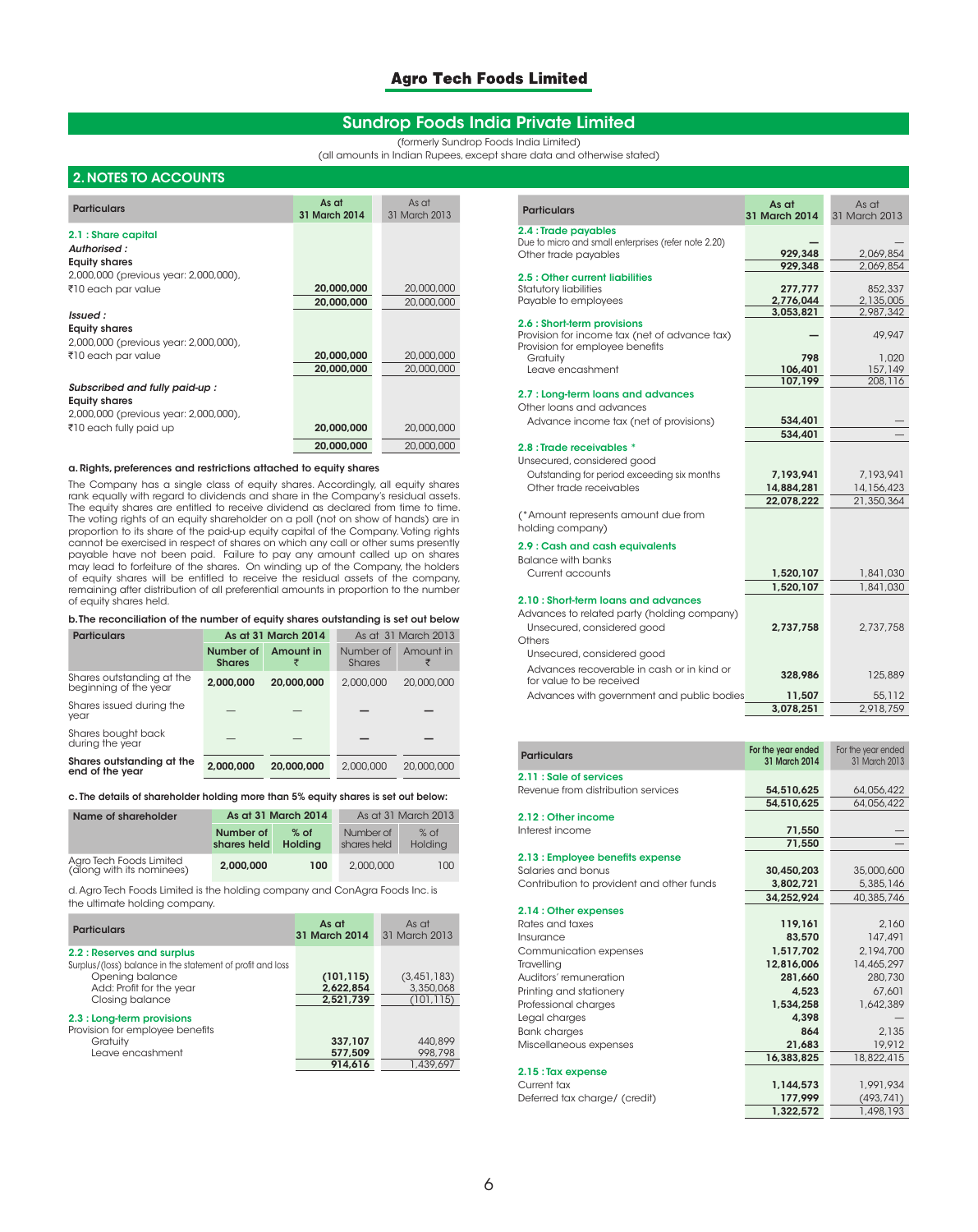# Sundrop Foods India Private Limited

(formerly Sundrop Foods India Limited)

(all amounts in Indian rupees, except share data and otherwise stated)

### 2. NOTES TO ACCOUNTS (continued)

#### 2.16: Earnings per share

The earnings considered in ascertaining the Company's earnings per share comprise net profit after tax. The number of shares (nominal value of ` 10) used in computing basic earnings per share is the weighted average number of shares outstanding during the year.

Computation of Earnings per share (EPS):

| <b>Particulars</b>                                                                                   | For the year ended<br>31 March 2014 | For the year ended<br>31 March 2013 |
|------------------------------------------------------------------------------------------------------|-------------------------------------|-------------------------------------|
| Profit after tax<br>Weighted average number of equity                                                | 2.622.854                           | 3,350,068                           |
| shares of ₹10 each outstanding<br>during the year<br>Earnings per share of par value $\bar{\tau}$ 10 | 2,000,000                           | 2,000,000                           |
| (basic and diluted)                                                                                  | 1.31                                | 1.68                                |

Since, the Company does not have any potential equity shares hence, the basic and diluted earnings per share are the same.

### 2.17: Related party transactions

A) Related parties where control exists

| S.No. | Name of the Company                                                  | Relationship             |
|-------|----------------------------------------------------------------------|--------------------------|
|       | Agro Tech Foods Limited                                              | Holding company          |
| 2     | ConAgra Foods Inc.                                                   | Ultimate holding company |
|       | B) Particulars of related party transactions                         |                          |
|       | The following is a summary of significant related party transactions |                          |
|       |                                                                      |                          |

| <b>Particulars</b>                                                   | For the year ended<br>31 March 2014 | For the year ended<br>31 March 2013 |
|----------------------------------------------------------------------|-------------------------------------|-------------------------------------|
| Agro Tech Foods Limited:<br>Revenue received from holding<br>Company | 54.510.625                          | 64.056.422                          |
| C) The Company has the following amounts due from/to related parties |                                     |                                     |
| <b>Particulars</b>                                                   | As at<br>31 March 2014              | As at<br>31 March 2013              |
| Receivable from related parties:                                     |                                     |                                     |
| Agro Tech Foods Limited                                              |                                     |                                     |
| Trade receivables                                                    | 22,078,222                          | 21,350,364                          |
| Loans and advances (net)                                             | 2,737,758                           | 2.737.758                           |

#### 2.18: Segment Information

The Company is engaged in the business of providing distribution services to its holding company, Agro Tech Foods Limited, with operations in India. Accordingly, no segment disclosure is made in the financial statements, as the Company has only one geographical and business segment.

#### 2.19: Deferred taxation

| <b>Particulars</b>                                               | As at<br>31 March 2014 | As at<br>31 March 2013 |
|------------------------------------------------------------------|------------------------|------------------------|
| Deferred tax asset<br>On expenditure allowed on payment<br>basis | 315,742                | 493,741                |
|                                                                  | 315,742                | 493,741                |
|                                                                  | . .                    |                        |

### 2.20: Amounts payable to micro, small and medium enterprises

The Ministry of Micro, Small and Medium Enterprises has issued an Office Memorandum dated 26 August 2008 which recommends that the Micro and Small Enterprises should mention in their correspondence with its customers the Entrepreneurs Memorandum Number as allocated after filing of the Memorandum. Accordingly, the disclosure in respect of the amounts payable to such enterprises as at 31 March 2014 has been made in the financial statements based on information received and available with the Company. The Company has not received any claim for interest from any supplier under the said Act.

#### 2.21: Auditors' remuneration (excluding service tax) :

| <b>Particulars</b>        | For the year ended<br>31 March 2014 | For the year ended<br>31 March 2013 |
|---------------------------|-------------------------------------|-------------------------------------|
| As Auditor                |                                     |                                     |
| Statutory audit           | 165,000                             | 165,000                             |
| Tax audit                 | 110,000                             | 110,000                             |
| Reimbursement of expenses | 6,660                               | 5,730                               |
|                           | 281,660                             | 280,730                             |

#### 2.22: Employee benefits

a) The employee benefit schemes are as under:

#### i. Provident fund :

 All employees of the Company receive benefits under the Provident Fund which is a defined contribution plan wherein obligation of the Company is limited to the contribtion equal to 12% of the employees' salary.

#### ii. Gratuity :

 In accordance with the 'The Payment of Gratuity Act, 1972' of India, the Company provides for Gratuity, a defined retirement benefit scheme (the Gratuity Plan), covering eligible employees. Liabilities with regard to such Gratuity Plan are determined by an actuarial valuation as at the end of the year and are charged to the statement of profit and loss. The Gratuity Plan is an unfunded.

#### iii. Compensated absences :

 The accrual for unutilised leave is determined for the entire available leave balance standing to the credit of the employees at the year end. The value of such leave balances that are eligible for carry forward, is determined by an actuarial valuation as at the end of the year and is charged to the statement of profit and loss.

b) The following table sets out the particulars of the employee benefits as required under the Accounting Standard 15 (Revised) - "Employee Benefits"

|                                                                                                      | Gratuity                            |                                     |  |  |
|------------------------------------------------------------------------------------------------------|-------------------------------------|-------------------------------------|--|--|
| <b>Particulars</b>                                                                                   | For the year ended<br>31 March 2014 | For the year ended<br>31 March 2013 |  |  |
| Reconciliation of opening and<br>closing balances of the present<br>value of the defined obligation: |                                     |                                     |  |  |
| Opening defined benefit obligation                                                                   | 441.919                             |                                     |  |  |
| Current service cost                                                                                 | 410,973                             | 441,919                             |  |  |
| Interest cost                                                                                        | 69,937                              |                                     |  |  |
| Actuarial (gain)/loss                                                                                | (584, 924)                          |                                     |  |  |
| Benefits paid                                                                                        |                                     |                                     |  |  |
| Transfer in                                                                                          |                                     |                                     |  |  |
| Closing defined benefit obligation                                                                   | 337,905                             | 441,919                             |  |  |
| Expense recognised in statement of profit<br>and loss under employee benifits expense                |                                     |                                     |  |  |
| Current service cost                                                                                 | 410,973                             | 441,919                             |  |  |
| Interest cost                                                                                        | 69,937                              |                                     |  |  |
| Net actuarial (gains) /losses                                                                        | (584, 924)                          |                                     |  |  |
| Total                                                                                                | (104, 014)                          | 441,919                             |  |  |
| Actual return on plan assets                                                                         |                                     |                                     |  |  |

#### Amount recognised in the balance sheet

| <b>Particulars</b>                   | As at<br>31 March 2014 | As at<br>31 March 2013 |
|--------------------------------------|------------------------|------------------------|
| Present value of unfunded obligation | 337,905                | 441.919                |
| Less: Fair value of plan assets      |                        |                        |
| Net liability / (assets)             | 337,905                | 441.919                |
| Discount rate                        | 9.00%                  | 8.20%                  |
| Salary escalation rate               | 7.00%                  | 7.00%                  |

2.23: Previous year figures have been regrouped / reclassified wherever necessary, to conform to current year classification.

As per our report of even date attached

|                                                                                     | <b>Viiav Mathur</b> | Dr. Pradip Ghosh Chaudhuri              | N Narsimha Rao |
|-------------------------------------------------------------------------------------|---------------------|-----------------------------------------|----------------|
| for <b>B S R and Co</b><br>Chartered Accountants<br>Firm's Registration No. 128510W |                     | for Sundrop Foods India Private Limited |                |

Membership No. 046476

Partner Director Director

Place : Mumbai Place : Gurgaon Date : 21 April 2014 Date : 21 April 2014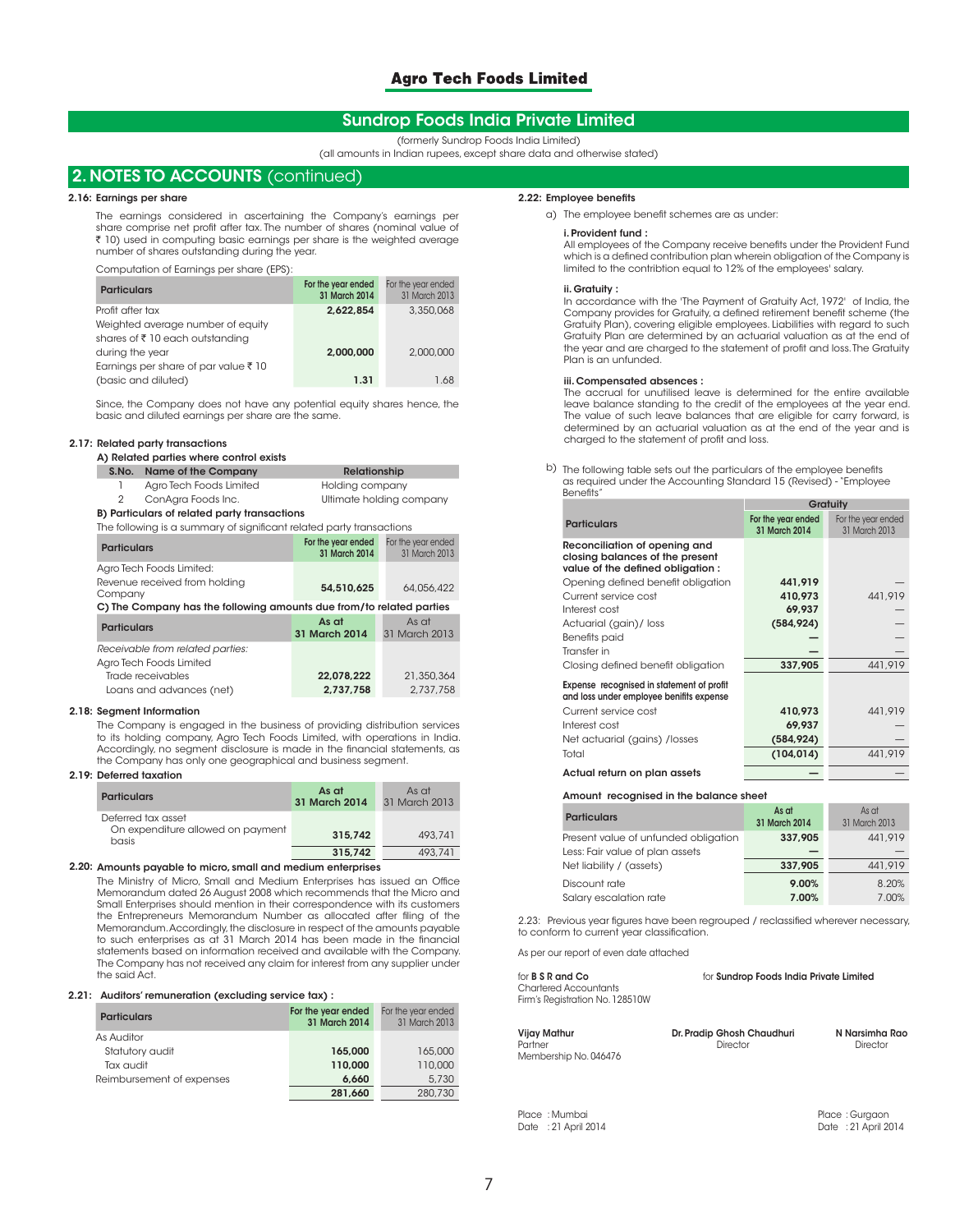# Sundrop Foods India Private Limited

(formerly Sundrop Foods India Limited)

(all amounts in Indian Rupees, except share data and otherwise stated)

### Cash Flow Statement for the year ended 31 March 2014

| <b>Particulars</b> |                                                                        | For the year ended<br>31 March 2014 | For the year ended<br>31 March 2013 |
|--------------------|------------------------------------------------------------------------|-------------------------------------|-------------------------------------|
| А.                 | CASH FLOWS FROM/(USED IN) OPERATING<br><b>ACTIVITIES</b>               |                                     |                                     |
|                    | Net profit before tax                                                  | 3,945,426                           | 4,848,261                           |
|                    | Adjustments                                                            |                                     |                                     |
|                    | Operating profit before working capital changes<br>Adjustments for:    | 3,945,426                           | 4,848,261                           |
|                    | Decrease/(increase) in trade receivables,                              |                                     |                                     |
|                    | loans and advances                                                     | (887, 350)                          | (4,618,004)                         |
|                    | (Decrease)/increase in trade payables and<br>other current liabilities | (1,650,078)                         | 580,916                             |
|                    | Net cash generated from operations                                     | 1,407,998                           | 811.173                             |
|                    | Income taxes paid                                                      | (1,728,921)                         | (854, 504)                          |
|                    | Net cash used in operating activities                                  | (320, 923)                          | (43, 331)                           |
| В.                 | <b>CASH FLOWS FROM INVESTING ACTIVITIES</b>                            |                                     |                                     |
| C.                 | <b>CASH FLOWS FROM FINANCING ACTIVITIES</b>                            |                                     |                                     |
|                    | Net decrease in cash and cash equivalents                              | (320, 923)                          | (43.331)                            |
|                    | Opening cash and cash equivalents                                      | 1,841,030                           | 1,884,361                           |

Opening cash and cash equivalents 1,841,030 1,884,361 Closing cash and cash equivalents (refer note 2.9) 1,520,107 1,841,030 Note:

a)The above cash flow statement has been prepared under the "Indirect<br>Method" as set out in the Accounting Standard - 3 on Cash Flow<br>Statement issued by the Institute of Chartered Accountants of India.

As per our report of enven date attached

| for <b>B S R and Co</b><br>Chartered Accountants<br>Firm's Registration No. 128510W | for Sundrop Foods India Private Limited |                            |  |  |
|-------------------------------------------------------------------------------------|-----------------------------------------|----------------------------|--|--|
| Vijay Mathur<br>Partner<br>Membership No. 046476                                    | Dr. Pradip Ghosh Chaudhuri<br>Director  | N Narsimha Rao<br>Director |  |  |

Place : Mumbai<br>Date : 21 April 2014

Date : 21 April 2014 Date : 21 April 2014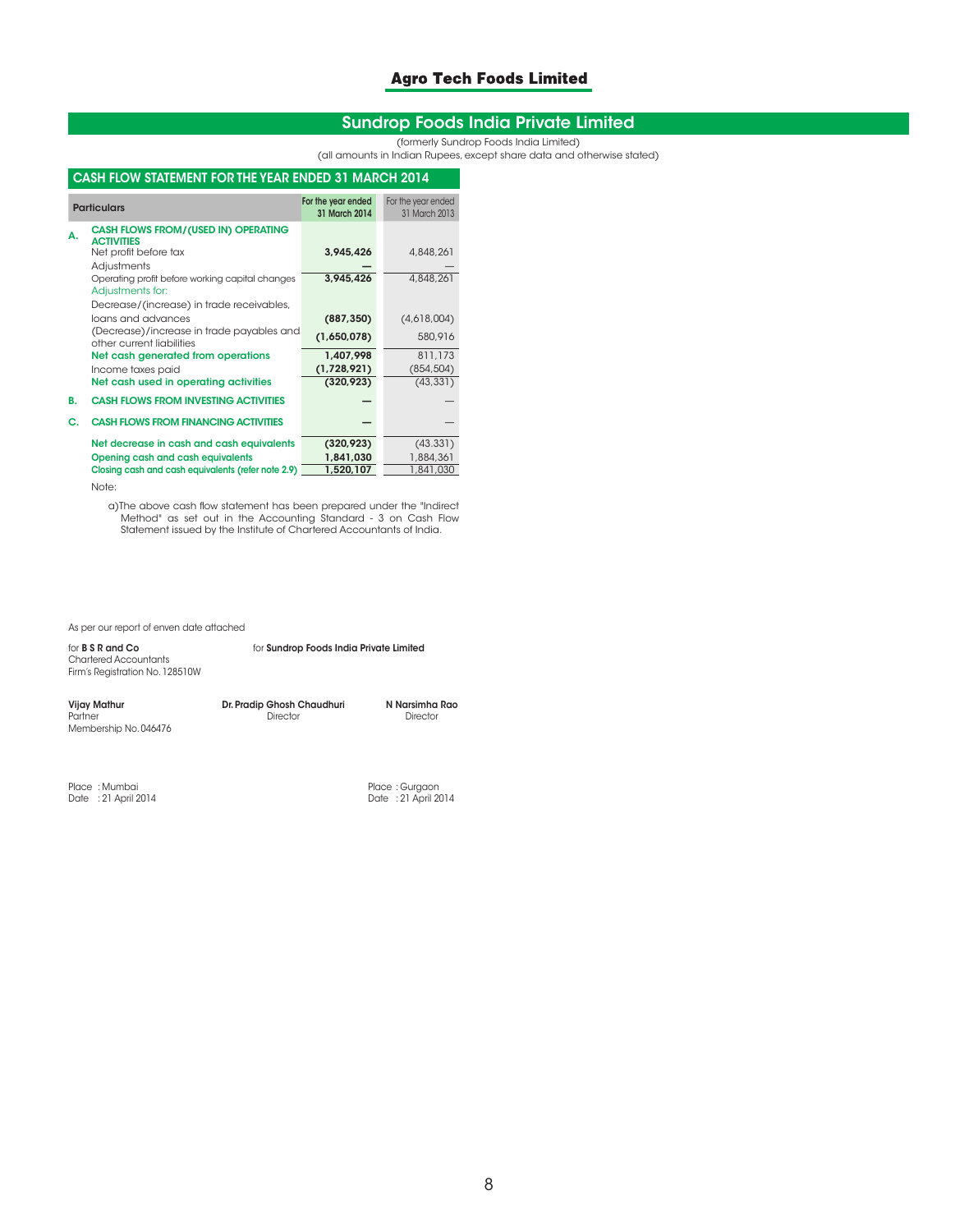### Directors' Report For the year from 1st April 2013 to 31st March 2014

To

#### The Members

The Directors take this opportunity to present the Second Directors' Report along with Audited Financial Statements for the year from 1st April 2013 to 31st March 2014 for your consideration and approval.

This Report is prepared in compliance with Section 184 of the Companies Act, 1994.

#### Financial Results:

The financial Results, summarised, are as under.

| <b>Particulars</b>                                                                                                 | For the year 1st April 2013<br>to 31st March 2014<br>Taka | Period from 8th April 2012<br>to 31st March 2013<br>Taka |
|--------------------------------------------------------------------------------------------------------------------|-----------------------------------------------------------|----------------------------------------------------------|
| Income<br>Net Profit/ (Loss) before tax<br>Provision for income tax<br><b>Balance transferred to Balance Sheet</b> | (2,998,965)<br>1,538,669<br>(1,460,296)                   | (1,093,885)<br>(1,093,885)                               |

### Operation:

The Company has not started operations in Bangladesh as the manufacturing facilities for the food plants are under construction and are in due course for completion, post which the marketing of the food products will commence. During this period of reporting there was no uneven or unusual event which caused any substantial or remarkable loss or damage to the assets and equity of the company.

#### Directors:

| Name of the Director(s)    | <b>Designation</b> |
|----------------------------|--------------------|
| Mr. N. Narasimha Rao       | Chairman           |
| Dr. Pradip Ghosh Chaudhuri | Director           |

### Auditors:

The Auditors, M/s. Rahman Rahman Huq, Chartered Accountants, will retire at the conclusion of the ensuing Annual General Meeting and will be eligible for reappointment.

#### Acknowledgement:

The Directors wish to express their grateful appreciation for the continued valuable assistance, co-operation and support received by the Company from Clients and other business associates. Your directors also place on record the continued support rendered by the Members, officers and staff.

On behalf of the Board

N. Narasimha Rao **Dr. Pradip Ghosh Chaudhuri**<br>Chairman Director Chairman Director

Date: 21st April, 2014

### Independent Auditor's Report to the Shareholders of Agro Tech Foods (Bangladesh) Pvt. Ltd.

#### Report on the Financial Statements

We have audited the accompanying financial statements of Agro Tech Foods (Bangladesh) Pvt. Ltd. (the 'Company'), which comprise the statement of financial position as at 31 March 2014 and the statement of profit or loss and other comprehensive income, statement of changes in equity and statement of cash flows for the year then ended and a summary of significant accounting policies and other explanatory information.

#### *Management's Responsibility for the Financial Statements*

Management is responsible for the preparation of these financial statements that give a true and fair view in accordance with Bangladesh Financial Reporting Standards, and for such internal control as management determines is necessary to enable the preparation of financial statements that are free from material misstatement, whether due to fraud or error.

#### *Auditor's Responsibility*

Our responsibility is to express an opinion on these financial statements based on our audit. We conducted our audit in accordance with Bangladesh Standards on Auditing (BSA). Those standards require that we comply with ethical requirements and plan and perform the audit to obtain reasonable assurance about whether the financial statements are free from material misstatement.

An audit involves performing procedures to obtain audit evidence about the amounts and disclosures in the financial statements. The procedures selected depend on our judgment, including the assessment of the risks of material misstatement of the financial statements, whether due to fraud or error. In making those risk assessments, we consider internal control relevant to the entity's preparation of the financial statements that give a true and fair view in order to design audit procedures that are appropriate in the circumstances, but not for the purpose of expressing an opinion on the effectiveness of the entity's internal control. An audit also includes evaluating the appropriateness of accounting policies used and the reasonableness of accounting estimates made by management, as well as evaluating the overall presentation of the financial statements.

We believe that the audit evidence we have obtained is sufficient and appropriate to provide a basis for our audit opinion.

#### *Opinion*

In our opinion, the financial statements give a true and fair view of the financial position of Agro Tech Foods (Bangladesh) Pvt. Ltd. as at 31 March 2014, and of its financial performance and its cash flows for the year then ended in accordance with Bangladesh Financial Reporting Standards.

#### Report on Other Legal and Regulatory Requirements

In accordance with the Companies Act 1994, we also report the following:

- a) we have obtained all the information and explanation which to the best of our knowledge and belief were necessary for the purpose of our audit and made due verification thereof;
- b) in our opinion, proper books of account as required by law have been kept by the Company so far as it appeared from our examination of those books; and
- c) the statement of financial position and the statement of profit or loss and other comprehensive income dealt with by the report are in agreement with the books of account.

As per our report of same date

Dhaka, 21 April 2014 **Auditor** 

Rahman Rahman Huq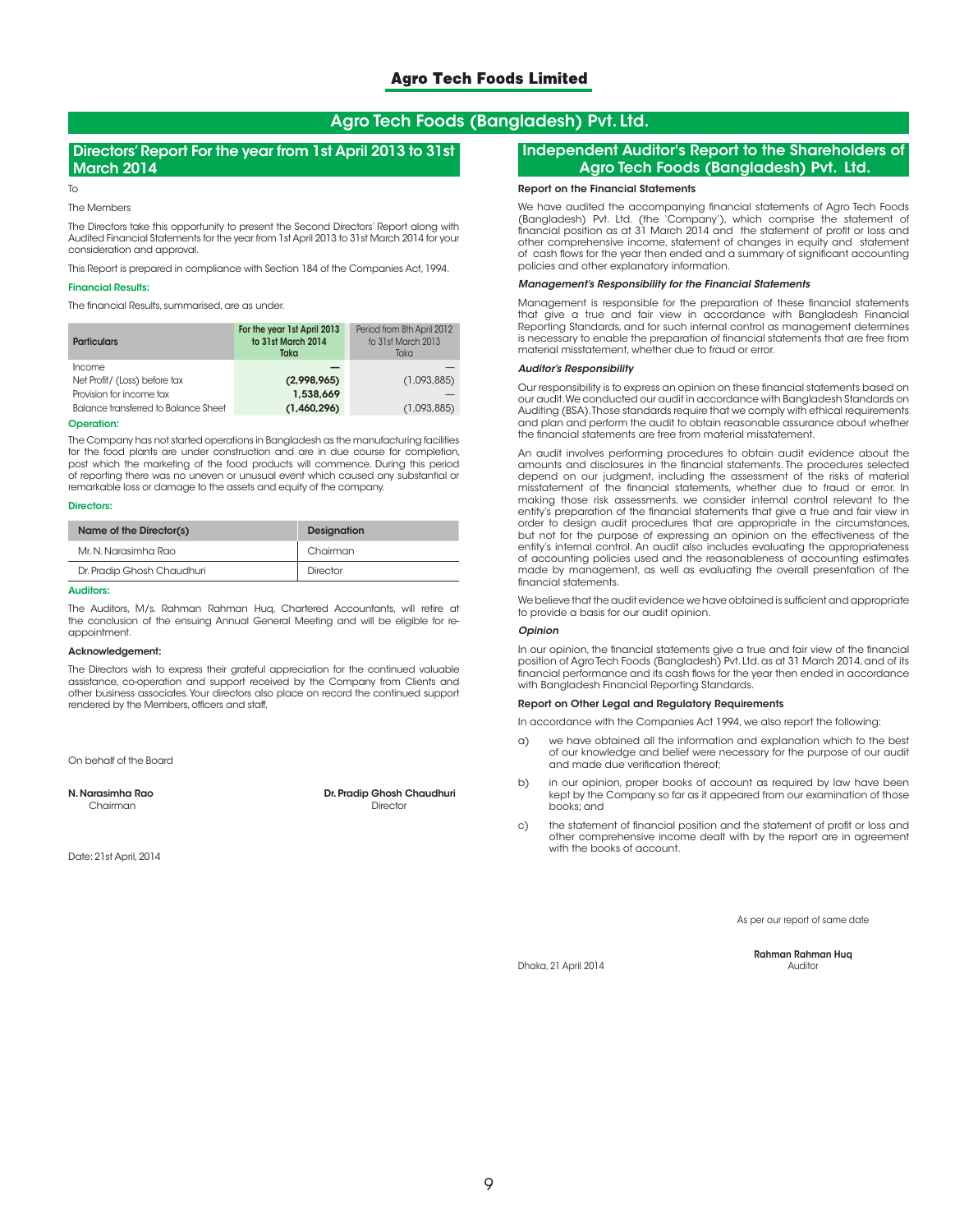# Agro Tech Foods (Bangladesh) Pvt. Ltd.

# Statement of financial position as at 31March 2014

| <b>Particulars</b>                   |             | 31 March 2014 |               | 31 March 2013 |               |
|--------------------------------------|-------------|---------------|---------------|---------------|---------------|
|                                      | <b>Note</b> | Taka          | <b>Rupees</b> | Taka          | <b>Rupees</b> |
| <b>Assets</b>                        |             |               |               |               |               |
|                                      |             |               |               |               |               |
| Property, plant and equipment        | 5           | 67,483,106    | 52,245,661    | 24,051,616    | 16,729,814    |
| <b>Non-current assets</b>            |             | 67,483,106    | 52,245,661    | 24,051,616    | 16,729,814    |
|                                      |             |               |               |               |               |
| Advances, deposits and prepayments   | 6           | 3,096,434     | 2,397,270     | 15,019,911    | 10,447,544    |
| Accounts receivables                 | 7           |               |               | 46,812        | 32,561        |
| Deferred tax asset                   | 8           | 1,538,669     | 1,191,243     |               |               |
| Cash and cash equivalents            | 9           | 30,769,500    | 23,821,856    | 12,982,605    | 9,030,435     |
| <b>Current assets</b>                |             | 35,404,603    | 27,410,369    | 28,049,328    | 19,510,540    |
| <b>Total assets</b>                  |             | 102,887,709   | 79,656,030    | 52,100,944    | 36,240,354    |
|                                      |             |               |               |               |               |
| <b>Equity</b>                        |             |               |               |               |               |
| Share capital                        | 10          | 100,000,000   | 77,420,354    | 50,000,000    | 34,778,980    |
| Foreign currency translation reserve |             |               | 53,215        |               | (14, 710)     |
| Retained earnings                    |             | (2, 554, 181) | (2,030,670)   | (1,093,885)   | (746, 174)    |
| <b>Total equity</b>                  |             | 97,445,819    | 75,442,899    | 48,906,115    | 34,018,096    |
| <b>Liabilities</b>                   |             |               |               |               |               |
| Due to related parties               | 11          | 4,907,700     | 3,799,559     | 2,885,006     | 2,006,751     |
| Accounts payable                     | 12          | 194,795       | 150,811       | 102,170       | 71,068        |
| Accrued expenses                     | 13          | 339,395       | 262,761       | 207,653       | 144,439       |
| <b>Current liabilities</b>           |             | 5,441,890     | 4,213,131     | 3,194,829     | 2,222,258     |
| <b>Total liabilities</b>             |             | 5,441,890     | 4,213,131     | 3,194,829     | 2,222,258     |
| <b>Total equity and liabilities</b>  |             | 102,887,709   | 79,656,030    | 52,100,944    | 36,240,354    |

The notes are an integral part of these financial statements.

 N Narsimha Rao Dr. Pradip Ghosh Chaudhuri Director Director

As per our report of same date

Rahman Rahman Huq

Dhaka, 21 April 2014

Note: The exchange rate used to convert Taka to Rupees 0.774204 / Taka for balance sheet items. "The columns in Rupees are not part of the audited financial statements and the audit opinion does not apply to them."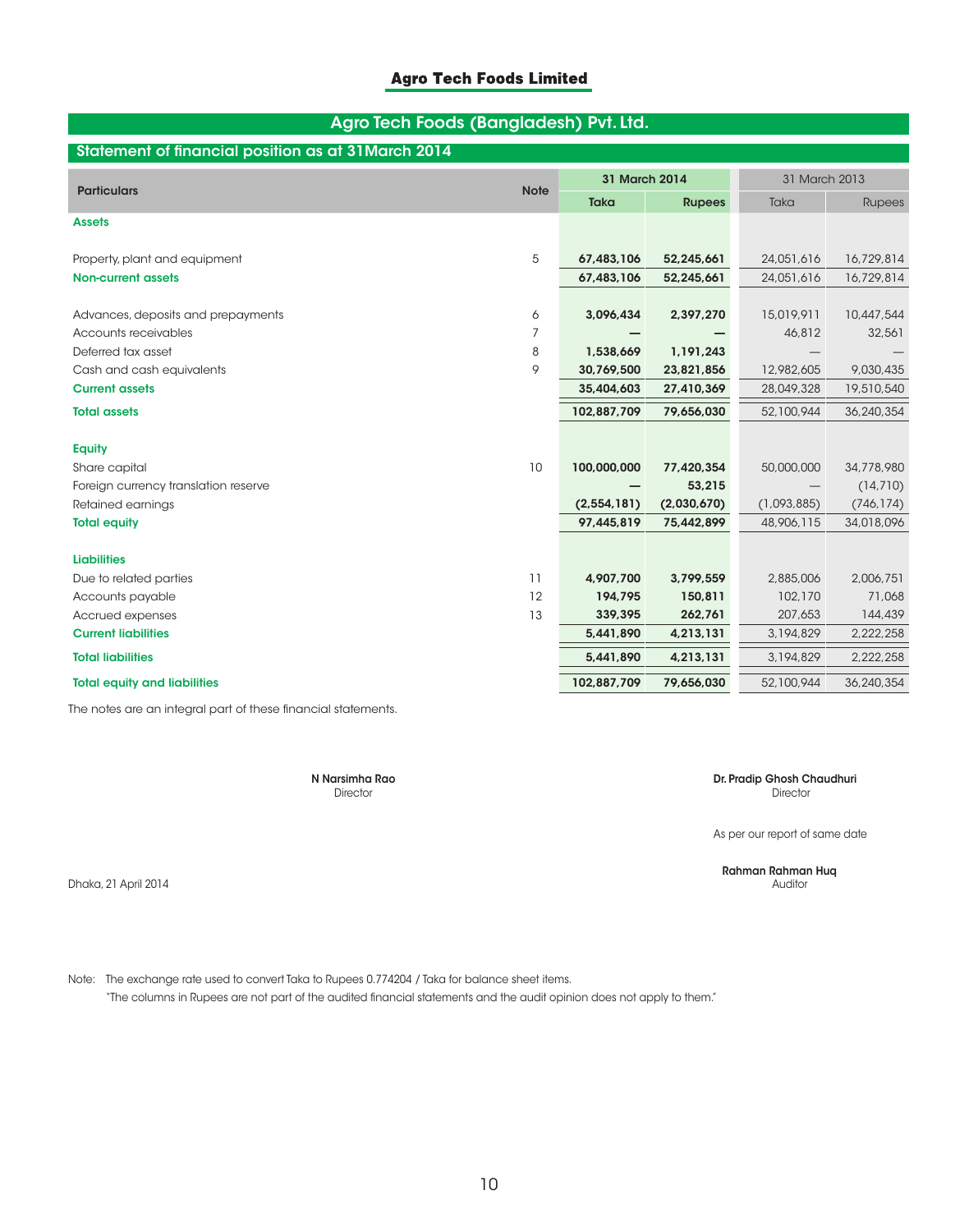# Agro Tech Foods (Bangladesh) Pvt. Ltd.

| Statement of profit or loss and other Comprehensive Income |             |                                     |                             |                                       |               |
|------------------------------------------------------------|-------------|-------------------------------------|-----------------------------|---------------------------------------|---------------|
| <b>Particulars</b>                                         | <b>Note</b> | For the year ended<br>31 March 2014 |                             | For the period ended<br>31 March 2013 |               |
|                                                            |             | <b>Taka</b>                         | <b>Rupees</b>               | Taka                                  | <b>Rupees</b> |
| Revenue                                                    |             |                                     |                             |                                       |               |
| Cost of sales                                              |             |                                     |                             |                                       |               |
|                                                            |             |                                     |                             |                                       |               |
|                                                            |             |                                     |                             |                                       |               |
| Foreign exchange gain                                      |             | 295,289                             | 232,456                     | 72,740                                | 50,083        |
| General and administrative expenses                        | 14          | (3, 294, 254)                       | (2,599,179)                 | (1,166,625)                           | (796, 257)    |
| Loss before tax                                            |             |                                     | $(2,998,965)$ $(2,366,723)$ | (1,093,885)                           | (746, 174)    |
|                                                            |             |                                     |                             |                                       |               |
| Income tax income                                          | 15          | 1,538,669                           | 1.182.942                   |                                       |               |
| Loss for the year                                          |             |                                     | $(1,460,296)$ $(1,183,781)$ | (1,093,885)                           | (746, 174)    |
| Other comprehensive income                                 |             |                                     |                             |                                       |               |
| Total comprehensive income for the year/ period            |             | (1,460,296)                         | (1, 183, 781)               | (1,093,885)                           | (746, 174)    |

The notes are an integral part of these financial statements.

### N Narsimha Rao Dr. Pradip Ghosh Chaudhuri Director Director

As per our report of same date

Rahman Rahman Huq

Dhaka, 21 April 2014

Note: The exchange rate used to convert Taka to Rupees 0.774204 / Taka for balance sheet items.

"The columns in Rupees are not part of the audited financial statements and the audit opinion does not apply to them."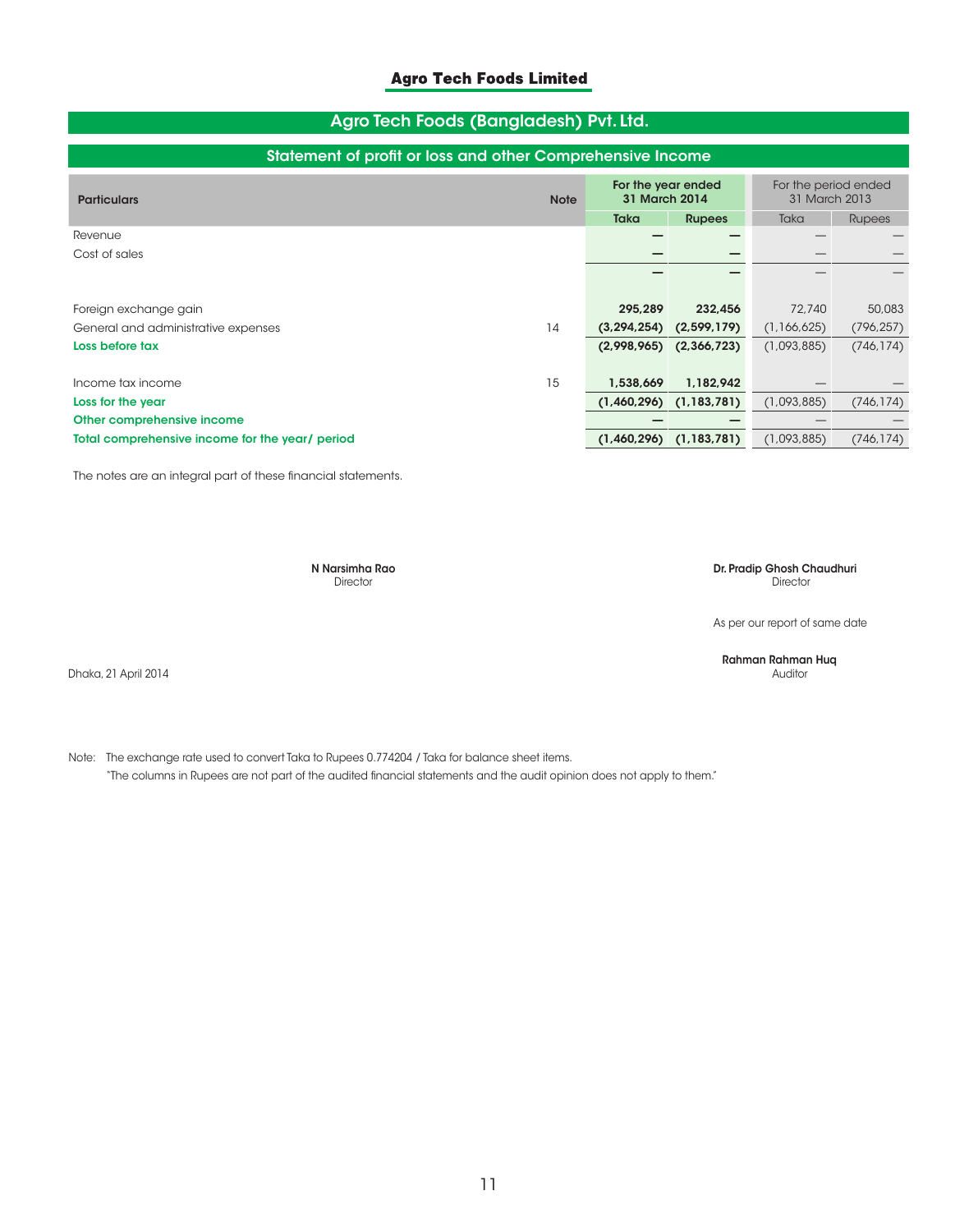### Agro Tech Foods (Bangladesh) Pvt. Ltd.

| Statement of Changes in Equity for the year / period ended 31 March |               |                   |                      |               |              |               |  |  |
|---------------------------------------------------------------------|---------------|-------------------|----------------------|---------------|--------------|---------------|--|--|
| <b>Particulars</b>                                                  | Share capital |                   | <b>Retained loss</b> |               | <b>Total</b> |               |  |  |
|                                                                     | Taka          | <b>Rupees</b>     | <b>Taka</b>          | <b>Rupees</b> | <b>Taka</b>  | <b>Rupees</b> |  |  |
| For the year ended 31 March 2014                                    |               |                   |                      |               |              |               |  |  |
| <b>Balance as at 1 April 2013</b>                                   | 50,000,000    | 34,778,980        | (1,093,885)          | (746, 174)    | 48,906,115   | 34,032,805    |  |  |
| Total comprehensive income/(loss) for the year                      |               |                   |                      |               |              |               |  |  |
| Profit/(Loss) for the year                                          |               | $\qquad \qquad -$ | (1,460,296)          | (1, 183, 781) | (1,460,296)  | (1, 183, 781) |  |  |
| Add/less: Exchange difference(net)                                  |               |                   |                      | (100, 715)    |              | (100, 715)    |  |  |
| Issue of ordinary shares                                            | 50,000,000    | 42.641.374        |                      | –             | 50,000,000   | 42,641,374    |  |  |
| <b>Balance as at 31 March 2014</b>                                  | 100,000,000   | 77,420,354        | (2, 554, 181)        | (2,030,670)   | 97,445,819   | 75,389,683    |  |  |
| For the period ended 31 March 2013                                  |               |                   |                      |               |              |               |  |  |
| Balance as at 8 April 2012                                          | 50,000,000    | 34,778,980        |                      | –             | 50,000,000   | 34,778,980    |  |  |
| Total comprehensive income/(loss) for the period                    |               |                   |                      |               |              |               |  |  |
| Profit/(Loss) for the period                                        |               |                   | (1,093,885)          | (746, 174)    | (1,093,885)  | (746, 174)    |  |  |
| <b>Balance as at 31 Marcho 2013</b>                                 | 50,000,000    | 34,778,980        | (1,093,885)          | (746, 174)    | 48,906,115   | 34.032.805    |  |  |

The notes are an integral part of these financial statements.

Note: The exchange rate used to convert Taka to Rupees 0.774204 / Taka for balance sheet items.

"The columns in Rupees are not part of the audited financial statements and the audit opinion does not apply to them."

### Notes to the Financial Statements as at and for the year ended 31 March 2014

### 1. Reporting entity

Agro Tech Foods (Bangladesh) Pvt. Ltd. ("the Company") was registered in Bangladesh on 8 April 2012 with an authorised share capital of Tk 50,000,000 divided into 5,000,000 ordinary shares of Tk 10 each. This year, the Company increased its authorised share capital to Tk 200,000,000 divided into 20,000,000 ordinary shares of Tk 10 each. It is a subsidiary company of Agro Tech Foods Limited, India.

The Company has taken an initiative to set up a production plant in Bangladesh. The commercial production has not yet started; it is likely to start by the end of the year 2014. Hence no revenue and corresponding cost of sales were recognised during this year.

The address of the registered office of the Company is 20, Comrade Moni Singha Road (Old: 62/1, Purana Paltan), Level-4, Motijheel C/A, Dhaka-1000.

### 2. Basis of accounting

The financial statements have been prepared in accordance with Bangladesh Financial Reporting Standards (BFRS). They were authorised for issue by the Board of Directors on 21 April 2014.

Details of the Company's accounting policies, including changes during the year, are included in Notes 25 and 26.

### 3. Functional and presentation currency

The financial statements are prepared in Bangladeshi Taka (Taka/ Tk), which is the Company's functional currency. All financial information is presented in Taka and have been rounded off to the nearest integer except when otherwise indicated.

#### 4. Use of estimates and judgments

The preparation of financial statements in conformity with BFRS requires management to make judgments, estimates and assumptions that affect the application of accounting policies and the reported amounts of assets, liabilities, income and expenses. Actual results may differ from these estimates.

Estimates and underlying assumptions are reviewed on an ongoing basis. Revisions to accounting estimates are recognised in the period in which the estimate is revised and in any future periods affected.

In particular, information about significant areas of estimation uncertainty and critical judgments in applying accounting policies that have the most significant effect on the amount recognised in the financial statements are described in the following:

Note 5 Property plant and equipment<br>Note 19 Contingent liability Contingent liability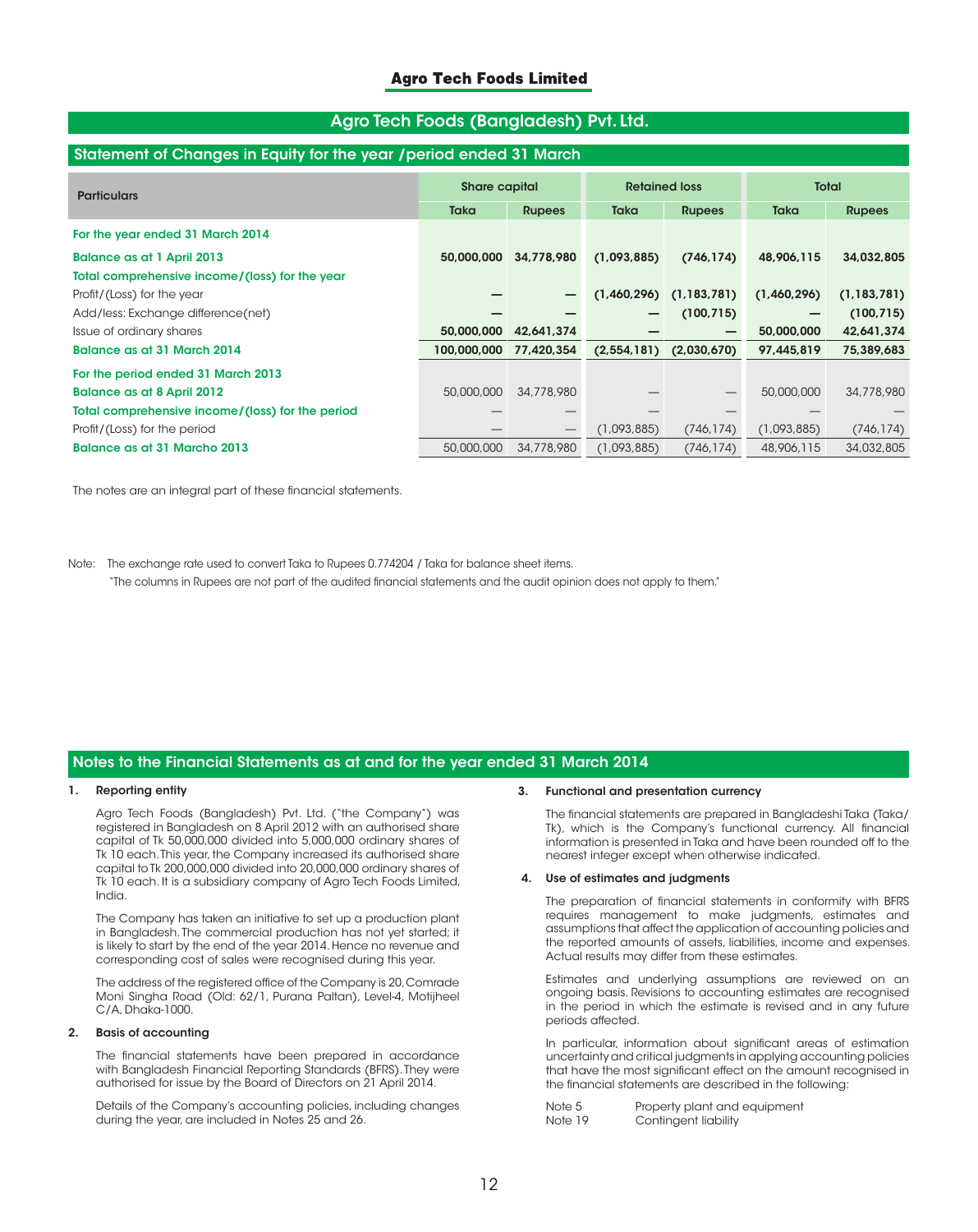# Agro Tech Foods (Bangladesh) Pvt. Ltd.

### Notes to the Financial Statements (continued)

### 5. Property, plant and equipment

| <b>Particulars</b>              | Land                     |                   | <b>Building</b> |               |             | Capital work in rogress<br>(Note - 5.1) | <b>Total</b> |               |
|---------------------------------|--------------------------|-------------------|-----------------|---------------|-------------|-----------------------------------------|--------------|---------------|
|                                 | <b>Taka</b>              | <b>Rupees</b>     | Taka            | <b>Rupees</b> | <b>Taka</b> | <b>Rupees</b>                           | Taka         | <b>Rupees</b> |
| Cost                            |                          |                   |                 |               |             |                                         |              |               |
| Balance as at 8 April 2012      |                          |                   |                 |               |             |                                         |              |               |
| <b>Additions</b>                | 21,374,850               | 14,867,910        | 34,925          | 24,293        | 2,642,401   | 1,838,001                               | 24,052,176   | 16,730,204    |
| Disposals/transfer              |                          |                   |                 |               |             |                                         |              |               |
| Balance as at 31 March 2013     | 21,374,850               | 14,867,910        | 34,925          | 24.293        | 2.642.401   | 1,838,001                               | 24,052,176   | 16,730,204    |
|                                 |                          |                   |                 |               |             |                                         |              |               |
| Balance as at 1 April 2013      | 21,374,850               | 14,867,910        | 34,925          | 24,293        | 2,642,401   | 1,838,001                               | 24,052,176   | 16,730,204    |
| Additions <sup>*</sup>          | 133,100                  | 1,783,622         |                 | 2,746         | 43,300,136  | 33,730,874                              | 43,433,236   | 35,517,242    |
| Disposals/transfer              |                          |                   |                 |               |             |                                         |              |               |
| Balance as at 31 March 2014     | 21,507,950               | 16,651,532        | 34,925          | 27,039        | 45,942,537  | 35,568,875                              | 67.485.412   | 52,247,446    |
| <b>Accumulated depreciation</b> |                          |                   |                 |               |             |                                         |              |               |
| Balance as at 8 April 2012      |                          |                   |                 |               |             |                                         |              |               |
| Depreciation for the period     |                          |                   | 560             | 390           |             |                                         | 560          | 390           |
| Adjustment for disposal         |                          | —                 |                 |               |             |                                         |              |               |
| Balance as at 31 March 2013     | $\overline{\phantom{0}}$ | $\qquad \qquad -$ | 560             | 390           |             |                                         | 560          | 390           |
| Balance as at 1 April 2013      |                          |                   | 560             | 390           |             |                                         | 560          | 390           |
| Depreciation for the year       |                          | —                 | 1,746           | 1,395         |             |                                         | 1,746        | 1,395         |
| Adjustment for disposal         |                          | -                 |                 |               |             |                                         |              |               |
| Balance as at 31 March 2014     |                          | —                 | 2,306           | 1,785         |             | —                                       | 2,306        | 1,785         |
| <b>Carrying amounts</b>         |                          |                   |                 |               |             |                                         |              |               |
| As at 31 March 2013             | 21,374,850               | 14,867,910        | 34,365          | 23,904        | 2,642,401   | 1,838,001                               | 24,051,616   | 16,729,814    |
| As at 31 March 2014             | 21,507,950               | 16,651,532        | 32,619          | 25,254        | 45,942,537  | 35,568,875                              | 67,483,106   | 52,245,661    |

\*Includes the currency rate differences INR/Taka

### 5.1 Capital work-in-progress

Capital work-in-progress represents expenses incurred solely for establishment of the factory in Gazipur, Dhaka.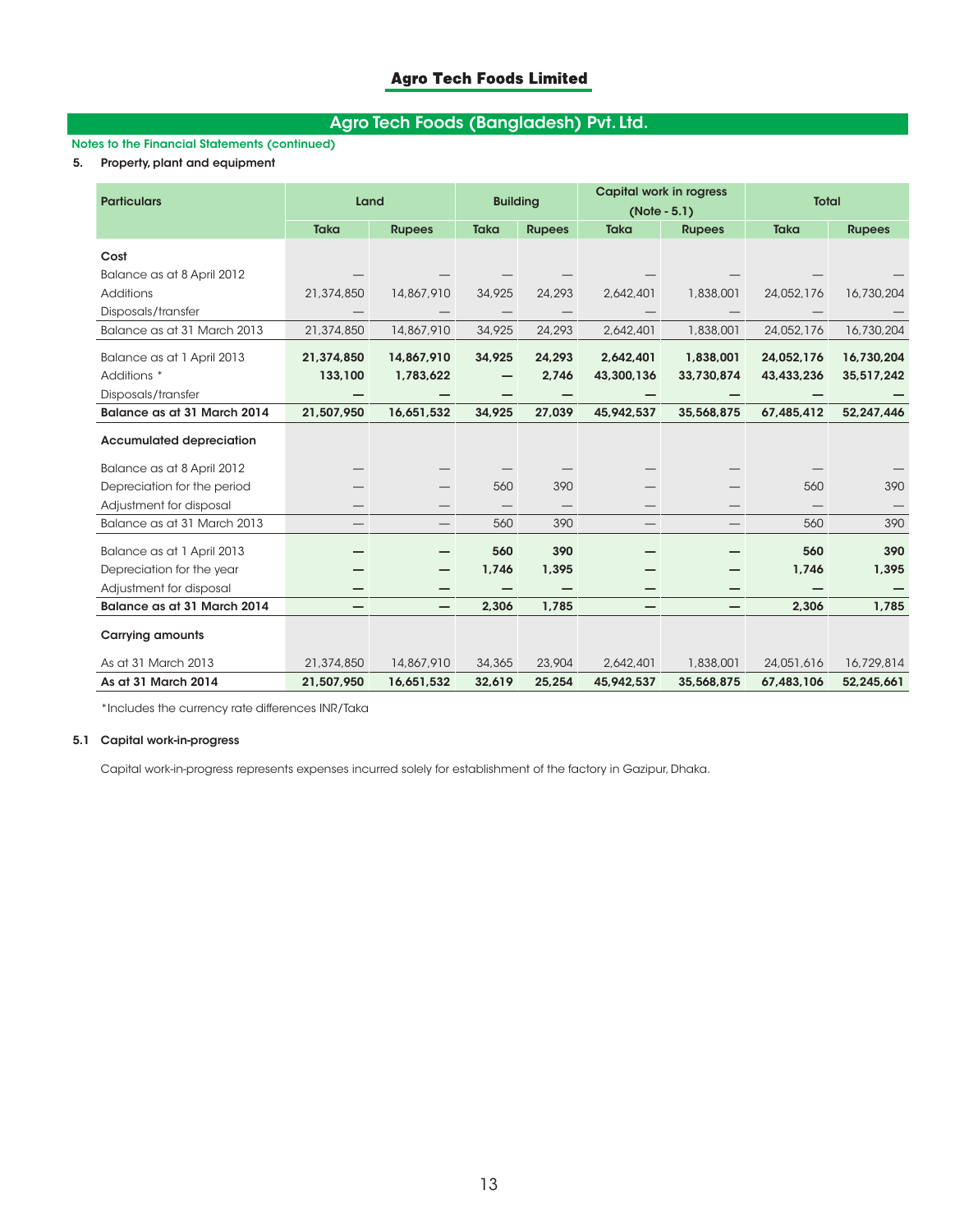# Agro Tech Foods (Bangladesh) Pvt. Ltd.

### Notes to the Financial Statements (continued)

### 6. Advances, deposits and prepayments (Note 26.6)

| <b>Particulars</b>                                            |           | 2014          |            | 2013          |
|---------------------------------------------------------------|-----------|---------------|------------|---------------|
|                                                               |           | <b>Rupees</b> | Taka       | <b>Rupees</b> |
| <b>Buildtex Technologies Ltd.</b>                             |           |               | 11,433,067 | 7,952,609     |
| <b>Regency Power Limited</b>                                  | 597,000   | 462,200       | 264,000    | 183.633       |
| Modern Structures Limited                                     |           |               | 3.322.844  | 2.311.302     |
| Transcom Distribution Co Ltd                                  | 1,575,522 | 1.219.774     |            |               |
| Dhaka Palli Vidyut Samiti - 1                                 | 367.912   | 284,839       |            |               |
| <b>Advances</b>                                               | 2,540,434 | 1,966,813     | 15,019,911 | 10,447,544    |
| Security deposit to Dhaka Polly Vidyut Samity for electricity | 556,000   | 430,457       |            |               |
| <b>Deposits</b>                                               | 556,000   | 430,457       |            |               |
|                                                               | 3.096.434 | 2,397,270     | 15,019,911 | 10.447.544    |

### 7. Account receivables

| <b>Particulars</b> | 2014 |               | 2013   |               |
|--------------------|------|---------------|--------|---------------|
|                    | Taka | <b>Rupees</b> | Taka   | <b>Rupees</b> |
| VAT receivable     |      |               | 46,812 | 32,561        |

### 8. Deferred tax (Note 26.9.2)

| <b>Particulars</b>                                          | 2014          |               | 2013  |               |
|-------------------------------------------------------------|---------------|---------------|-------|---------------|
|                                                             | Taka          | <b>Rupees</b> | Taka  | <b>Rupees</b> |
| Total business income/(loss) current year and previous year | (4, 103, 118) |               |       |               |
| Applicable tax rate                                         | 37.5%         |               | 37.5% |               |
| Deferred tax asset                                          | 1,538,669     | 1,191,243     |       |               |

### 9. Cash and cash equivalents

| <b>Particulars</b>      | 2014       |               | 2013       |               |
|-------------------------|------------|---------------|------------|---------------|
|                         | Taka       | <b>Rupees</b> | Taka       | <b>Rupees</b> |
| Cash in hand            |            |               |            |               |
| Cash at bank (Note 9.1) | 30,769,500 | 23,821,856    | 12,982,605 | 9,030,435     |
|                         | 30,769,500 | 23,821,856    | 12,982,605 | 9.030.435     |

### 9.1. Cash at bank

Cash at bank represents balance amount as at 31 March 2014 with The Hongkong and Shanghai Banking Corporation (HSBC). Details are given below:

| <b>Particulars</b> |                |         |            | 2014          | 2013       |               |
|--------------------|----------------|---------|------------|---------------|------------|---------------|
|                    |                |         | Taka       | <b>Rupees</b> | Taka       | <b>Rupees</b> |
|                    |                | Account |            |               |            |               |
| Name of bank       | Name of branch | type    |            |               |            |               |
| <b>HSBC</b>        | Main branch    | Current | 30,769,500 | 23,821,856    | 12,982,605 | 9.030.435     |
|                    |                |         | 30,769,500 | 23,821,856    | 12,982,605 | 9.030.435     |

### 10. Share capital

| <b>Particulars</b>                                           | 2014        |               | 2013       |            |
|--------------------------------------------------------------|-------------|---------------|------------|------------|
|                                                              | Taka        | <b>Rupees</b> | Taka       | Rupees     |
| a) Authorised:                                               |             |               |            |            |
| 20,000,000 ordinary shares of Taka 10 each (2013: 5,000,000) | 200,000,000 | 154,840,708   | 50,000,000 | 34,778,980 |
| b) Issued, subscribed and fully paid up:                     |             |               |            |            |
| 10,000,000 ordinary shares of Taka 10 each (2013: 5,000,000) | 100,000,000 | 77.420.354    | 50,000,000 | 34,778,980 |

The shareholdings position at current and corresponding year were as follows:

|                                |               | 2014                  |                        | 2013                  |                        |
|--------------------------------|---------------|-----------------------|------------------------|-----------------------|------------------------|
| Name of shareholders           | <b>Status</b> | % of share<br>holding | Total no. of<br>shares | % of share<br>holding | Total no. of<br>shares |
| Agro Tech Foods Limited, India | Company       | 99.990%               | 9,999,000              | 99.980%               | 4.999.000              |
| Mr. N. Narasimha Rao           | Individual    | 0.005%                | 500                    | 0.010%                | 500                    |
| Dr. Pradip Ghosh Chaudhuri     | Individual    | 0.005%                | 500                    | 0.010%                | 500                    |
|                                |               | 100.000%              | 10,000,000             | 100.000%              | 5,000,000              |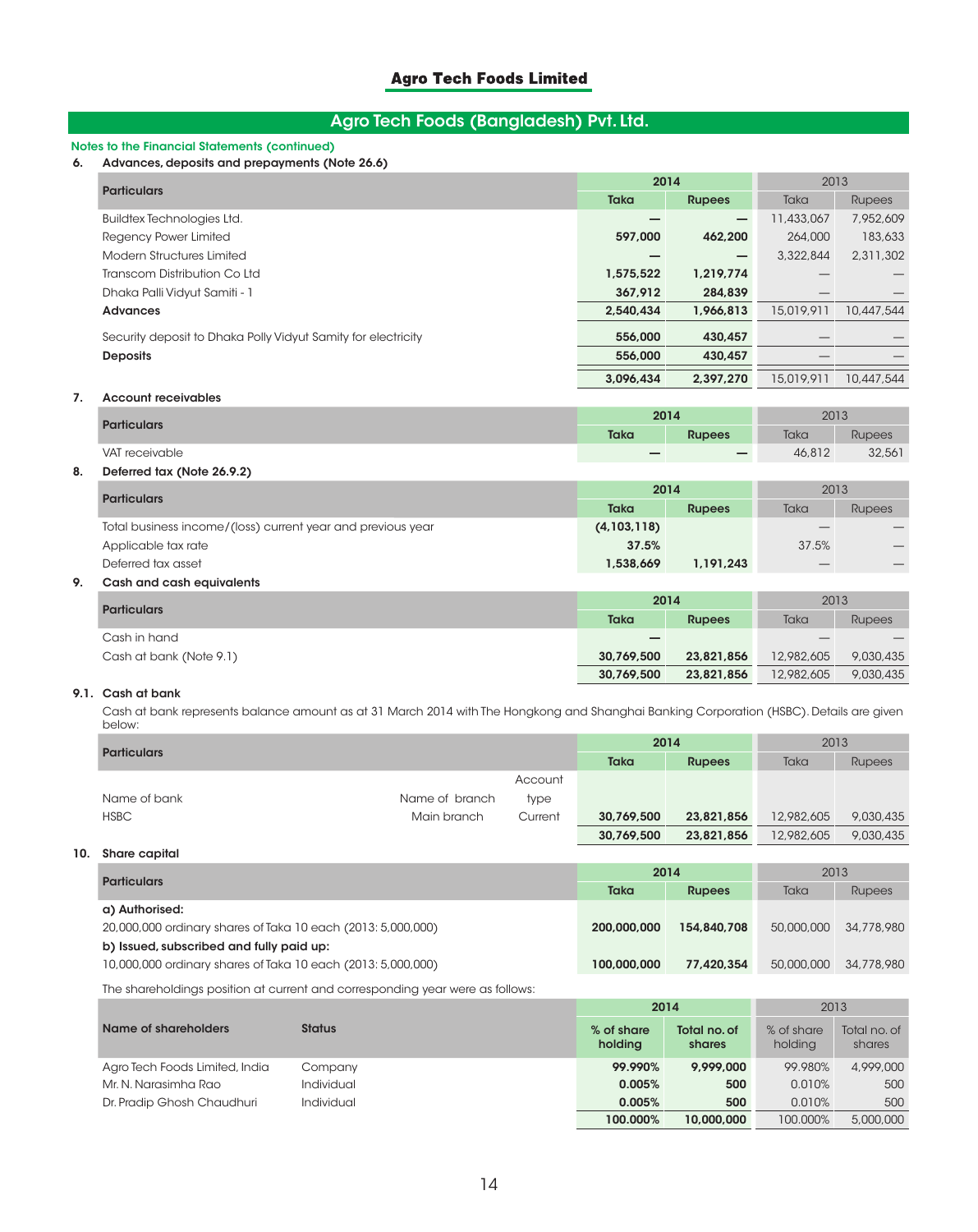# Agro Tech Foods (Bangladesh) Pvt. Ltd.

### Notes to the Financial Statements (continued)

| 11. | Due to related parties (Note 17) |           |               |           |               |  |
|-----|----------------------------------|-----------|---------------|-----------|---------------|--|
|     | <b>Particulars</b>               | 2014      |               | 2013      |               |  |
|     |                                  | Taka      | <b>Rupees</b> | Taka      | <b>Rupees</b> |  |
|     | Agro Tech Foods Limited, India   | 4,907,700 | 3.799.559     | 2,885,006 | 2,006,751     |  |
|     |                                  | 4,907,700 | 3.799.559     | 2,885,006 | 2,006,751     |  |
|     | 12. Accounts payable             |           |               |           |               |  |

| <b>Particulars</b>                |         | 2014          |         | 2013          |  |
|-----------------------------------|---------|---------------|---------|---------------|--|
|                                   | Taka    | <b>Rupees</b> | Taka    | <b>Rupees</b> |  |
| <b>Buildtex Technologies Ltd.</b> | 34,030  | 26,346        | 34,030  | 23,671        |  |
| Account payable - services        | 160.765 | 124,465       | 68,140  | 47,397        |  |
|                                   | 194,795 | 150,811       | 102,170 | 71,068        |  |

### 13. Accrued expenses

| <b>Particulars</b>          |             | 2014          |         | 2013                            |
|-----------------------------|-------------|---------------|---------|---------------------------------|
|                             | <b>Taka</b> | <b>Rupees</b> | Taka    | <b>Rupees</b>                   |
| Audit fees                  | 157,500     | 121,937       | 121,500 | 84,513                          |
| Legal and professional fees | 95,725      | 74.111        | 16.961  | 11,798                          |
| Office rent                 | 5,450       | 4.219         |         |                                 |
| Tax deducted at source      | 24,500      | 18,968        |         | $\hspace{0.1mm}-\hspace{0.1mm}$ |
| VAT deducted at source      | 37,020      | 28,661        | 21,020  | 14.621                          |
| Other taxes payable         |             |               | 48.172  | 33,507                          |
| Payable to employee         | 19,200      | 14,865        |         |                                 |
|                             | 339,395     | 262.761       | 207,653 | 144,439                         |

### 14. General and administrative expenses

| <b>Particulars</b>               | 2014      |               | 2013      |               |
|----------------------------------|-----------|---------------|-----------|---------------|
|                                  | Taka      | <b>Rupees</b> | Taka      | <b>Rupees</b> |
| Salary and allowances            | 1,334,336 | 1,046,845     | 400,000   | 275,410       |
| <b>Bonus</b>                     | 100,000   | 83,504        |           |               |
| Travelling and conveyance        | 538,132   | 416,873       | 392,402   | 267,048       |
| Rent expense                     | 69,000    | 54,408        | 40,000    | 27,120        |
| Rates and taxes                  |           |               | 11,600    | 7,867         |
| Audit fees                       | 201,250   | 157,686       | 155,250   | 104,582       |
| Professional fees                | 892,681   | 714,038       | 122,242   | 83,539        |
| License fees                     | 12,386    | 9,487         |           |               |
| <b>Bank charges</b>              | 21,700    | 16,784        | 7,590     | 5,137         |
| Printing and stationery          | 14,415    | 11,348        | 6,440     | 4,376         |
| Depreciation expenses - building | 1.746     | 1,366         | 560       | 381           |
| Pest control expenses            | 96,000    | 77,885        |           |               |
| Miscellaneous expenses           | 12,608    | 8,955         | 30,541    | 20,797        |
|                                  | 3,294,254 | 2,599,179     | 1,166,625 | 796,257       |

### 15. Income tax (Note 26.9.1)

| <b>Particulars</b>       |  | 2014      |               | 2013 |               |
|--------------------------|--|-----------|---------------|------|---------------|
|                          |  | Taka      | <b>Rupees</b> | Taka | <b>Rupees</b> |
| Current year tax expense |  |           |               |      |               |
| Deferred tax income      |  | 1,538,669 | 1.182.942     |      |               |
|                          |  | 1,538,669 | 1,182,942     |      |               |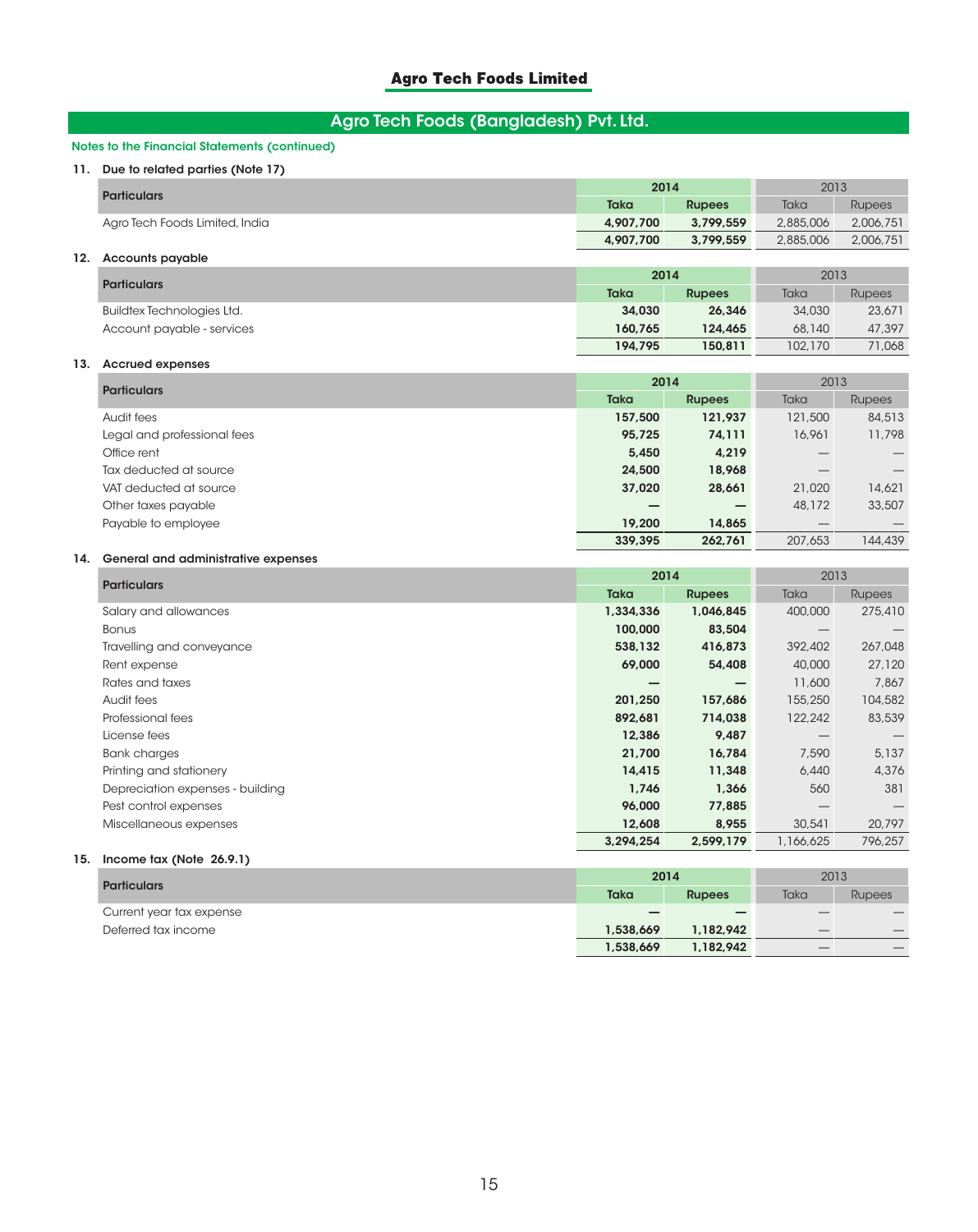### Agro Tech Foods (Bangladesh) Pvt. Ltd.

### Notes to the Financial Statements (continued)

### 16. Financial risk management

The management has overall responsibility for the establishment and oversight of the Company's risk management framework. The Company's risk management policies are established to identify and analyse the risks faced by the Company, to set appropriate risk limits and controls, and to monitor risks and adherence to limits. Risk management policies, procedures and systems are reviewed regularly to reflect changes in market conditions and the Company's activities. The Company has exposure to the following risks from its use of financial instruments.

- $\bullet$  Credit risk
- Liquidity risk
- **.** Market risk

#### 16.1 Credit risk

Credit risk is the risk of financial loss to the Company if a client or counterparty to a financial instrument fails to meet its contractual obligations, and arises principally from the Company's trade receivables.

Management has a credit policy in place and the exposure to credit risk is monitored on an ongoing basis. In monitoring credit risk, clients are grouped according to their risk profile, i.e. their legal status, financial condition etc.

### a) Exposure to credit risk

#### The carrying amount of financial assets represents the maximum credit exposure. The maximum exposure to credit risk at the reporting date was:

|                           | 2014       |               | 2013       |               |  |
|---------------------------|------------|---------------|------------|---------------|--|
| <b>Particulars</b>        | Taka       | <b>Rupees</b> | Taka       | <b>Rupees</b> |  |
| Cash and cash equivalents | 30,769,500 | 23,821,856    | 12.982.605 | 9.030.435     |  |
|                           | 30,769,500 | 23,821,856    | 12,982,605 | 9.030.435     |  |

### 16.2 Liquidity risk

Liquidity risk is the risk that the Company will not be able to meet its financial obligations as they fall due. The Company's approach to managing liquidity (cash and cash equivalents) is to ensure, as far as possible, that it will always have sufficient liquidity to meet its liabilities when due, under both normal and stressed conditions, without incurring unacceptable losses or risking damage to the Company's reputation. Typically, the Company ensures that it has sufficient cash and cash equivalents to meet expected operational expenses, including financial obligations through preparation of the cash flow forecast, based on time line of payment of financial obligations and accordingly arrange for sufficient liquidity/fund to make the expected payments within due dates. Moreover, the Company has short term credit facilities with scheduled commercial banks to ensure payment of obligation in the event that there is insufficient cash to make the required payment. The requirement is determined in advance through cash flow projections and credit lines with banks are negotiated accordingly.

### 16.3 Market risk

Market risk is the risk that any change in market prices, such as foreign exchange rates and interest rates will affect the company's income or the value of its holdings of financial instruments. The objective of market risk management is to manage and control market risk exposures within acceptable parameters.

### a) Currency risk/foreign exchange rate risk

The Company's exposure to foreign currency risk was as follows based on notional amounts:

| 31 March<br>2014 | 31 March<br>2013 |
|------------------|------------------|
| <b>Rupees</b>    | <b>Rupees</b>    |
|                  |                  |
| 3,799,559        | 2,006,751        |
| 74.111           | 11,798           |
|                  |                  |

### b) Interest rate risk

The Company is not exposed to any significant interest rate risk because there are no fixed rate or floating rate instruments.

#### 17. Related party disclosures

During the year ended 31 March 2014, the Company entered into a number of transactions with related parties in the normal course of business. The names of the related parties, and amount thereof have been set out below in accordance with the provisions of BAS 24: Related Party **Disclosures** 

### 17.1 Related party transactions

|                                | Transaction values for the year ended 31 March |               |                       |               | Balance outstanding as at 31 March |               |           |           |
|--------------------------------|------------------------------------------------|---------------|-----------------------|---------------|------------------------------------|---------------|-----------|-----------|
| <b>Particulars</b>             | 2014                                           |               | 2013                  |               | 2014                               |               | 2013      |           |
|                                | Taka                                           | <b>Rupees</b> | Taka                  | <b>Rupees</b> | Taka                               | <b>Rupees</b> | Taka      | Rupees    |
| A. Due to related parties      |                                                |               |                       |               |                                    |               |           |           |
| Agro Tech Foods Limited, India | 103,487,696                                    |               | 44.434.182 52.957.398 | 36.785.731    | 4,907,700                          | 3.799.559     | 2,885,006 | 2,006,751 |

Inter-company payable comprises of various expenses reimbursement due to Agro Tech Foods Limited, India.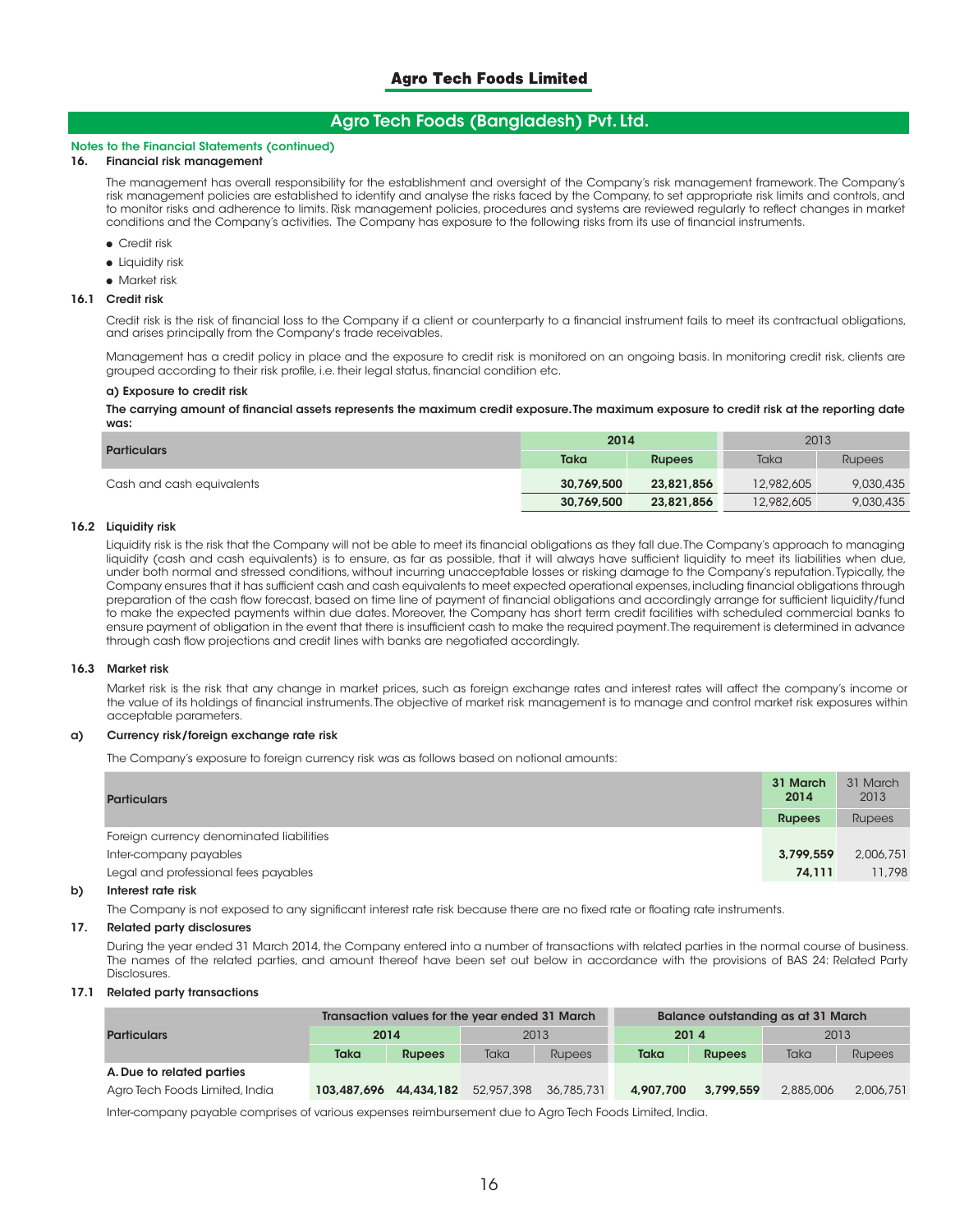### Notes to the Financial Statements (continued)

#### 18. Capital expenditure commitment

Commitment for capital expenditure as at 31 March 2014 was Tk 20,409,129 equivalent Rupees 15,800,820 in respect of construction of the factory in Bangladesh.

### 19. Contingent liability

There is no contingent liability as at 31 March 2014.

#### 20. Particulars of employees

The number of employees engaged by the Company for the whole year or part thereof who received a total salary of Tk 36,000 or above was '1'.

### 21. Events after the reporting date

No material events had occurred after the reporting period to the date of issue of these financial statements, which could affect the values stated in the financial statements.

### 22. Basis of measurement

The financial statements have been prepared on historical cost basis.

### 23. Reporting period

he financial period of the Company encompasses the period from 1 April to 31 March each year and is followed consistently. These financial statements cover one year from 1 April 2013 to 31 March 2014.

#### 24. Going concern

The Company has adequate resources to continue in operation in the foreseeable futures. For this reason going concern basis is adopted in preparing the financial statements. The current resources of the Company provide sufficient fund to meet the present requirements of its existing business.

### 25. Changes in accounting policies

Except for the changes below, the Company has consistently applied the accounting policies set out in Note 26 to all periods presented in these financial statements. The Company has adopted the following new standards and amendments to standards, including any consequential amendments to other standards, with date of initial application of 1 January 2013.

#### (a) Fair value measurement

BFRS 13 establishes a single framework for measuring fair value and making disclosures about fair value measurements when such measurements are required or permitted by other BFRSs. It unifies the definition of fair value as the price that would be received to sell an asset or paid to transfer a liability in an orderly transaction between market participants at the measurement date. It replaces and expands the disclosure requirements about fair value measurements in other BFRSs, including BFRS 7.

In accordance with the transitional provisions of BFRS 13, the Company has applied the new fair value measurement guidance prospectively and has not provided any comparative information for new disclosures. Notwithstanding the above, the change had no significant impact on the measurements of the Company's assets and liabilities.

### (b) Presentation of items of OCI

As a result of the amendments to BAS 1, the Company has modified the presentation of items of OCI in its statement of profit or loss and OCI, to present separately items that would be reclassified to profit or loss from those that would never be. Comparative information has been re-presented accordingly.

### 26. Significant accounting policies

The accounting policies set out below have been applied consistently to all periods presented in these financial statements.

#### 26.1 Property, plant and equipment

#### 26.1.1Recognition and measurement

Items of property, plant and equipment have been stated at cost less accumulated depreciation and impairment losses; if any.

Cost includes expenditure that is directly attributable to the acquisition of the asset. The cost of self-constructed assets includes the following:

- the cost of materials and direct labour, and cost of materials includes purchase price, import duties and non-refundable taxes, after deducting trade discount and rebates;
- any other costs directly attributable to bringing the assets to a working condition for their intended use;
- $\bullet\,$  when the Company has an obligation to remove the asset or restore the site, an estimate of the costs of dismantling and removing the items and restoring the site on which they are located; and
- capitalised borrowing costs.

### 26.1.2Subsequent costs

The cost of replacing part of an item of property, plant and equipment is recognised in the carrying amount of the item if it is probable that the future economic benefits embodied within the part will flow to the Company and its cost can be measured reliably. The costs of the day-to-day servicing of property, plant and equipment are recognised in the statement of comprehensive income as incurred.

#### 26.1.3Depreciation

Depreciation is recognised in the statement of comprehensive income on a straight line basis over the estimated useful lives of each property, plant and equipment. Leased assets are depreciated over the shorter of the lease term and their useful lives.

Property, plant and equipment (both owned and leased assets) are depreciated from the month of purchase. In case of disposals, no depreciation is charged in the month of disposal.

Useful lives of assets for depreciation purpose are as follows:

Building 20 years

### 26.1.4Retirements and disposals

An asset is derecognised on disposal or when no future economic benefits are expected from its use and subsequent disposal. Gains or losses arising from the retirement or disposal of an asset is determined as the difference between the net disposal proceeds and the carrying amount of the asset and is recognised as gain or loss from disposal of asset in the statement of comprehensive income.

### 26.2 Capital work-in-progress

Capital work-in-progress represents the cost incurred for acquisition and/or construction of items of property, plant and equipment that are not ready for use which is measured at cost.

### 26.3 Financial Instrument

A financial instrument is any contract that gives rise to a financial asset of one entity and a financial liability or equity instrument of another entity.

The Company recognises a financial asset or a financial liability in its statement of financial position when the entity becomes a party to the contractual provisions of the instrument.

The Company derecognises a financial asset when the contractual rights to the cash flows from the asset expire, or it transfers the contractual rights to receive the cash flows of the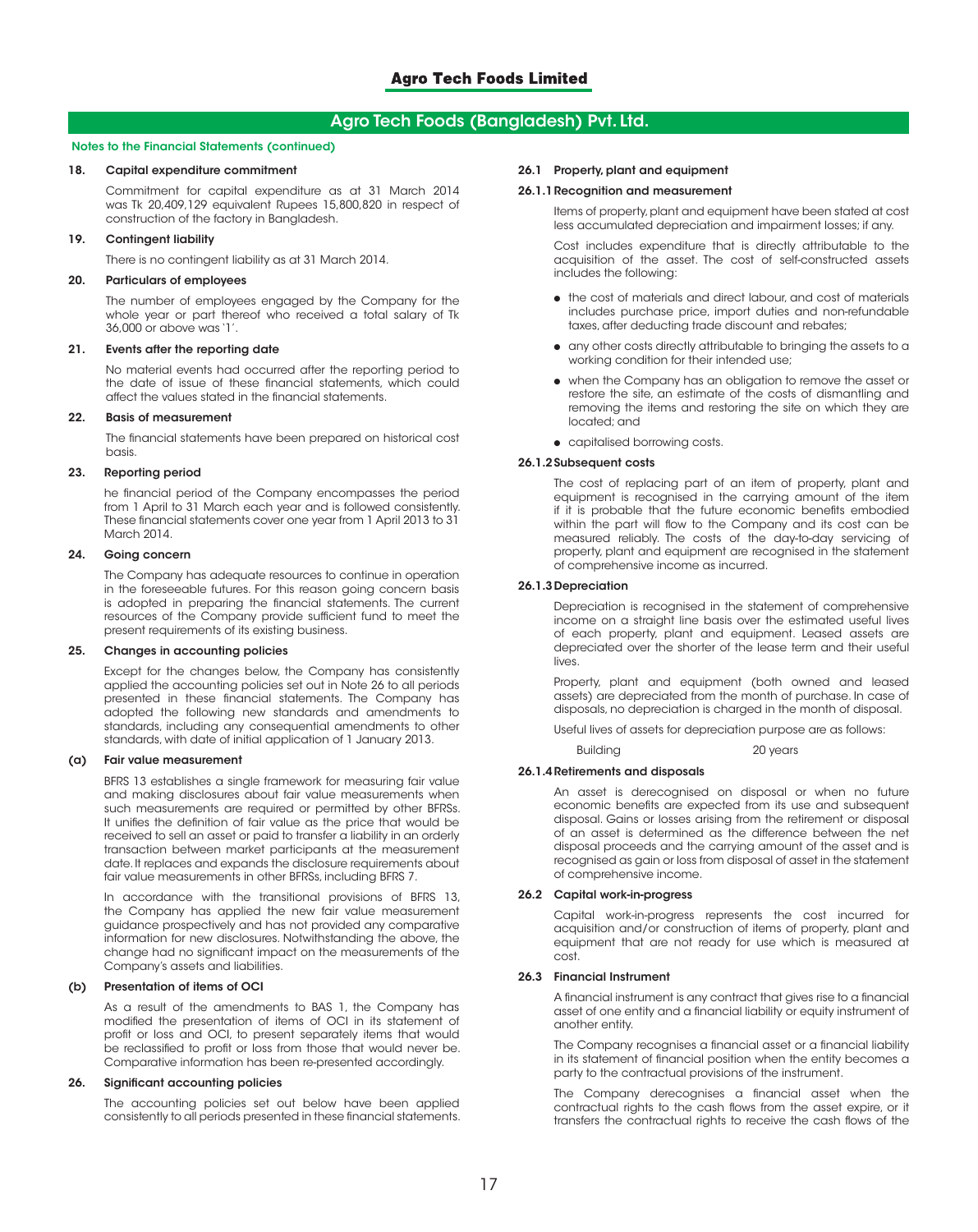### Notes to the Financial Statements (continued)

financial asset in a transaction in which substantially all the risks and rewards of ownership of the financial asset are transferred.

The Company derecognises a financial liability when it is extinguished, that is, when the obligation specified in the contract is either discharged or cancelled or expired.

Non-derivative financial instruments comprise cash and cash equivalents, creditors and accruals and inter-company payables.

### 26.3.1Cash and cash equivalents

Cash and cash equivalents comprise cash in hand, cash at bank including short notice deposits and fixed deposits having maturity of three months or less which are available for use by the Company without any restriction. Bank overdraft that are repayable on demand and form an integral part of the Company's cash management are included as a component of cash and cash equivalents for the purpose only of the statement of cash flows.

### 26.3.2Creditors and accruals

Creditors represent payables to suppliers and accruals represent the amount due for current year related expenses and due to employees for leave encashment, performance bonus etc.

### 26.3.3Inter-company payables

Inter-company payables represents the amount payable for various services and reimbursement of expenses provided by Agro Tech Foods Limited, India.

#### 26.3.4Impairment

### Non-derivative non-financial assets

The carrying amounts of the Company`s non-financial assets are reviewed at each reporting date to determine whether there is any indication of impairment. If any such indication exists, then the asset's recoverable amount is estimated. An impairment loss is recognised if the carrying amount of an asset exceeds its recoverable amount.

The recoverable amount of an asset is the greater of its value in use and its fair value less costs to sell. Impairment losses are recognised in profit or loss. An impairment loss is reversed only to the extent that the asset's carrying amount does not exceed the carrying amount that would have been determined, net of depreciation or amortisation, if no impairment loss had been recognised.

#### 26.4 Leases

Leases for which the Company assumes substantially all the risks and rewards of ownership are classified as finance lease. Upon initial recognition, the leased assets are measured at an amount equal to the lower of its fair value and the present value of minimum lease payments. Subsequent to initial recognition, the assets are accounted for in accordance with the accounting policy applicable to those assets.

### 26.4.1Lease payments

Lease payments made under finance leases are apportioned between finance expense and the reduction of the outstanding liability. The finance expense is allocated to each period during the lease term so as to produce a constant periodic rate of interest on the remaining balance of the liability.

### 26.5 Inventories

Inventories are measured at lower of cost and estimated net realisable value. The cost of inventories is valued at weighted average cost method and includes expenditure for acquiring the inventories and bringing them to their existing location and condition. In the case of work in progress, cost includes an approximate share of service overheads on field service based on normal operating capacity. Net realisable value is the estimated selling price in the ordinary course of business, less the estimated cost of completion and selling expenses.

### 26.6 Advances, deposits and prepayments

Advances are initially measured at cost. After initial recognition advances are carried at cost less deductions, adjustments or charges to other account heads such as PPE, expenses, etc.

Deposits are measured at payment value.

Prepayments are initially measured at cost. After initial recognition, prepayments are carried at cost less charges to the statement of comprehensive income.

### 26.7 Provisions

A provision is recognised on the reporting date if, as a result of past events, the Company has a present legal or constructive obligation that can be estimated reliably, and it is probable that an outflow of resources embodying economic benefits will be required to settle the obligation.

### 26.8 Contingencies

#### 26.8.1Contingent liability

Contingent liability is a possible obligation that arises from past events and whose existence will be confirmed only by the occurrence or non-occurrence of one or more uncertain future events not wholly within the control of the entity.

Contingent liability should not be recognised in the financial statements, but may require disclosure. A provision should be recognised in the period in which the recognition criteria of provision have been met.

#### 26.8.2Contingent asset

Contingent asset is a possible asset that arises from past events and whose existence will be confirmed only by the occurrence or non-occurrence of one or more uncertain future events not wholly within the control of the entity.

A contingent asset must not be recognised. Only when the realisation of the related economic benefits is virtually certain should recognition take place provided that it can be measured reliably because, at that point, the asset is no longer contingent.

### 26.9 Taxation

### 26.9.1 Provision for tax

Provision for taxation is made on the basis of the Income Tax Ordinance 1984 and Finance Act 2012.

Current tax is provided in the financial statements at the rate applicable tax rate of 37.5% on profit as per the Income Tax Ordinance 1984.

### 26.9.2Deferred tax

Deferred tax is recognised in accordance with Bangladesh Accounting Standard-12. Deferred tax is provided using the liability method for all temporary differences arising between the tax bases of assets and liabilities and their carrying value for financial reporting purpose. Adjustments arising from such accounting is recorded in the current year's statement of comprehensive income. The tax rate prevailing at the reporting date is used to determine deferred tax.

### 26.10 Foreign currency

Transactions in foreign currencies are translated to Taka at the foreign exchange rates prevailing on the date of transaction. All monetary assets and liabilities denominated in foreign currencies at reporting date are retranslated to Taka at the rates of exchange prevailing on that date. Resulting exchange differences arising on the settlement of monetary items or on translating monetary items at the end of the reporting period are recognised in the statement of comprehensive income as per BAS 21: The Effects of Changes in Foreign Exchange Rates.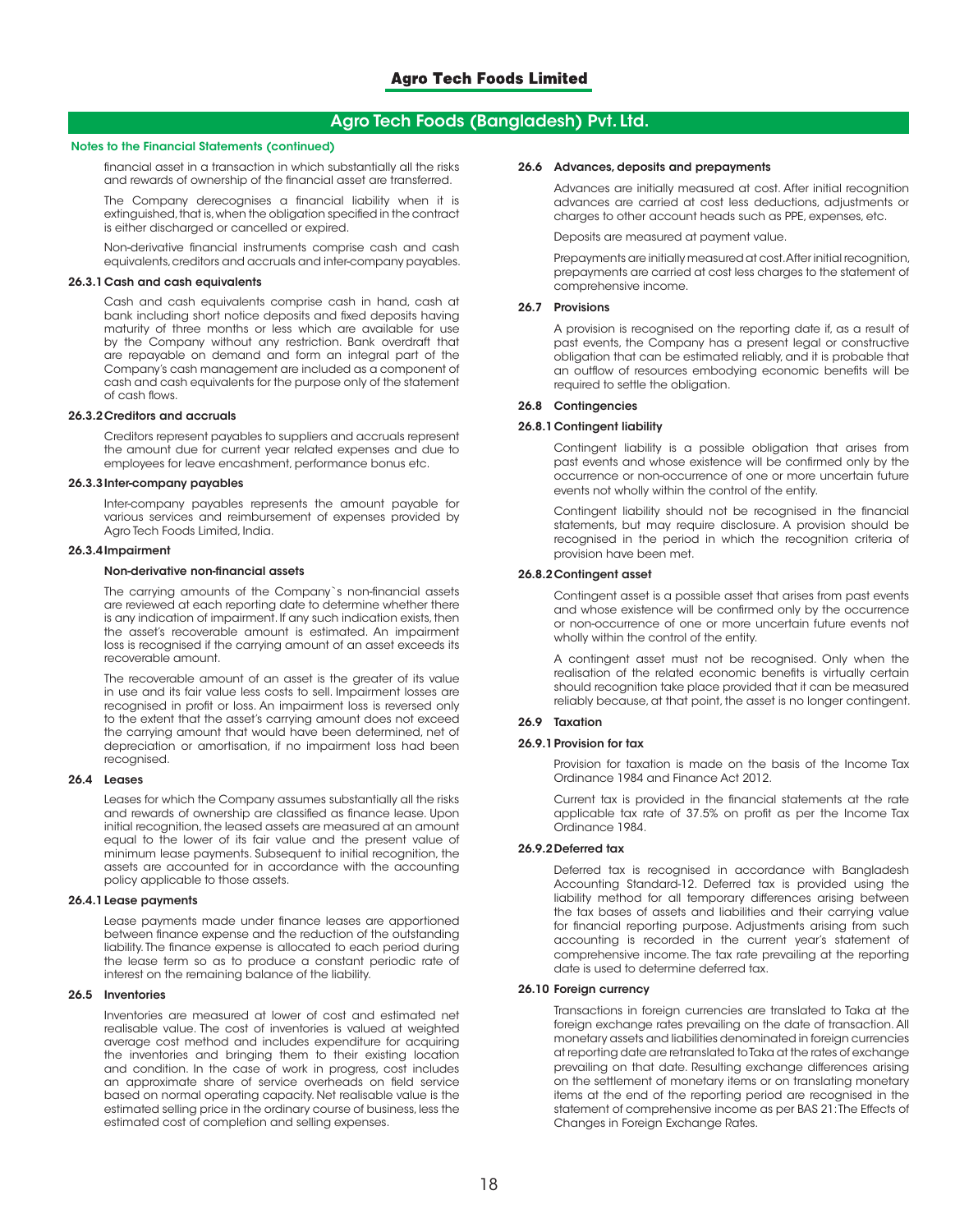### Notes to the Financial Statements (continued)

#### 26.11 Revenue recognition

Revenue from the sale of goods is measured at fair value of the consideration received or receivable, net of returns, discount and VAT. Revenue is recognised at the time of raising of sales invoice, when significant risks and rewards of ownership have been transferred to the buyer and recovery of the consideration is probable. Transfer of risks and rewards occur from the sale of goods when the product is delivered to the distributors or customers along with dispatch documents and invoices.

#### 26.12 Finance income and expense

Finance income comprises interest income on funds invested in FDR and Short Notice Deposit (SND) accounts. Interest income is recognised on accrual basis.

Finance expense comprises interest expense on overdraft, LTR, term loan and finance lease. These are recognised in the statement of comprehensive income.

Foreign currency gains and losses on financial assets and financial liabilities are reported on a net basis as either finance income or finance cost depending on whether foreign currency movements are in a net gain or net loss position.

### 26.13 Statement of cash

Cash flows from operating activities is presented under indirect method as per BAS 7: Statement of Cash Flows.

#### 26.14 Events after reporting period

Events after reporting date that provide additional information about the Company's position at the reporting date are reflected in the financial statements. Events after the reporting date that are not adjusting events are disclosed in the notes when material.